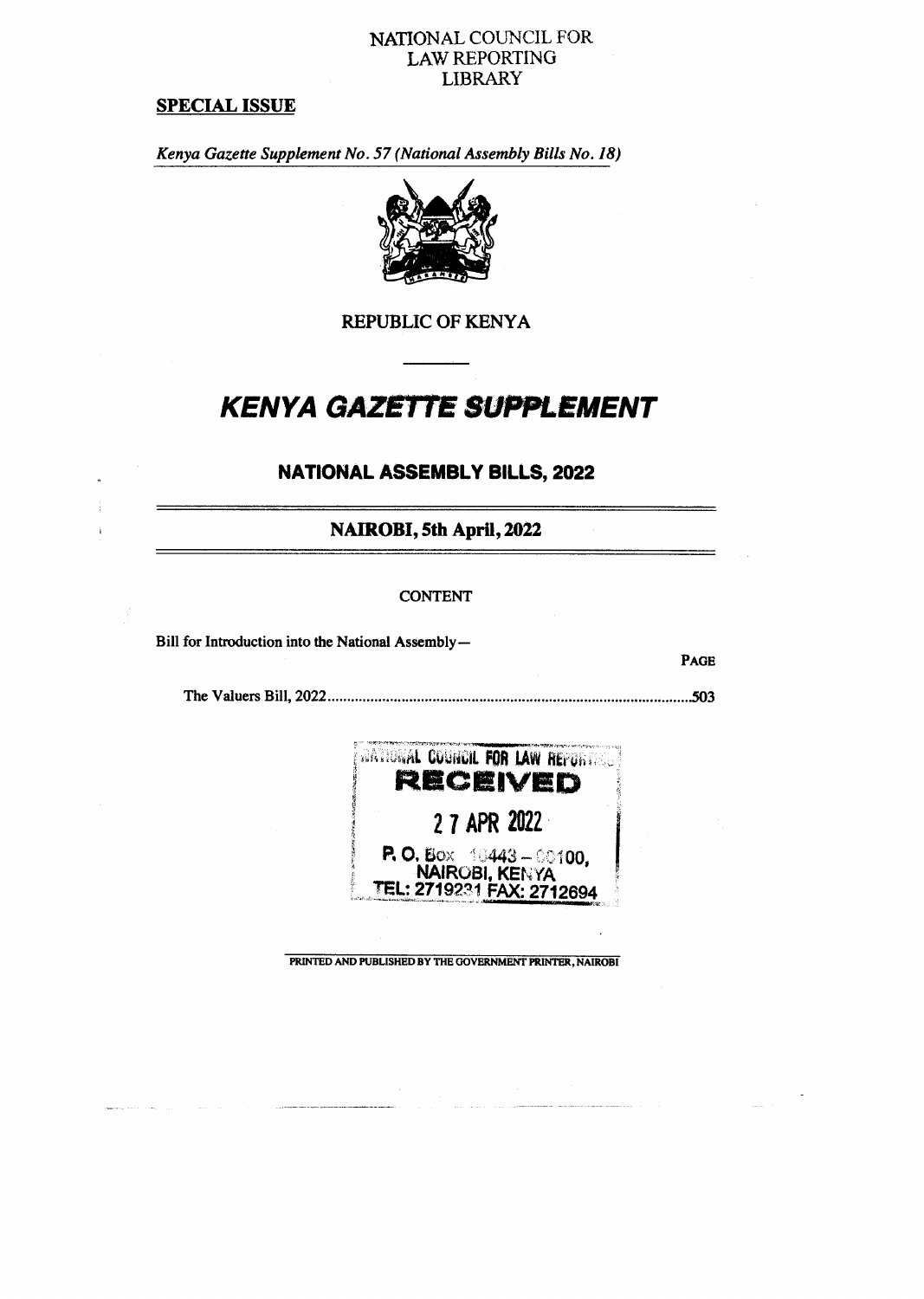# **THE VALUERS BILL, 2022 ARRANGEMENT OF CLAUSES**

### *Clause*

### **PART I—PRELIMINARY**

1—Short title.

2—Interpretation.

3—Values and principles of valuation.

4 Code of conduct.

### **PART II— CHIEF GOVERNMENT VALUER**

5—Chief Government Valuer.

6 Qualification of the Chief Government Valuer.

### **PART III—ESTABLISHMENT, FUNCTIONS AND POWERS OF THE VALUERS BOARD OF KENYA**

7—Establishment of the Board.

8—Headquarters of the Board.

9—Functions of the Board.

10—Membership of the Board.

11—Qualification for appointment as a Board member.

12—Vacation of office.

13—Powers of the Board.

14—Term of office.

15—Conduct of business and affairs of the Board.

16—Committees of the Board.

17—Remuneration.

18—Registrar.

19—Qualification of the Registrar.

20—Functions of the Registrar.

21—Removal of the Registrar.

22—Staff.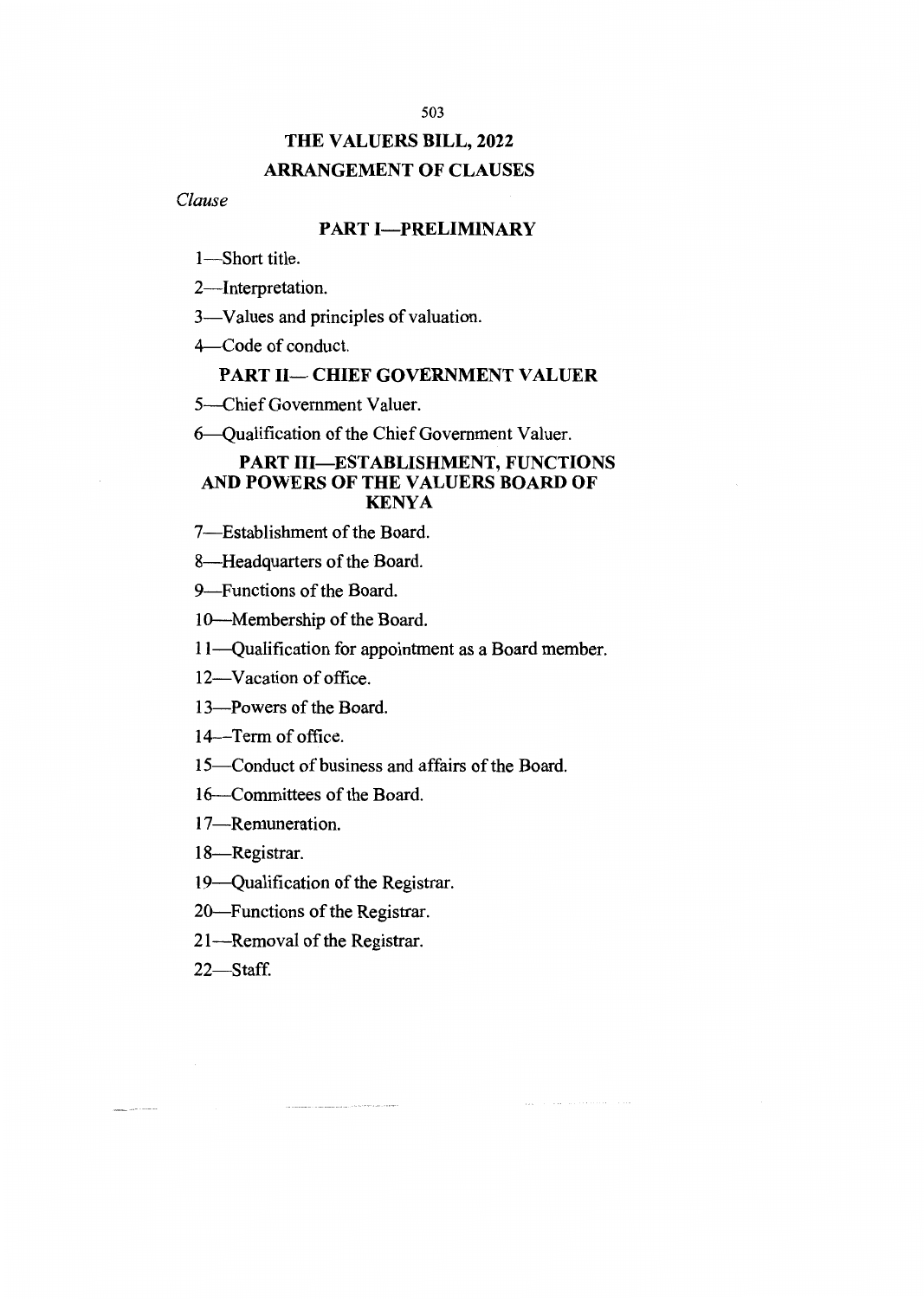- 23—Experts.
- 24—Common Seal.
- 25—Protection from personal liability.
- 26—Liability for damages.

### PART IV— REGISTRATION

- 27—Qualification for registration as a valuer.
- 28—Application for registration as a valuer.
- 29—Registration of a valuation firm.
- 30—Application for registration as a valuation firm.
- 31—Restriction on registration of foreigners.
- 32—Consideration by the Board.
- 33—Effect of registration.
- 34—Appeals against refusal to register, suspension and removal of name.

### PART V— REGISTER

- 35—Register.
- 36—Alteration of the Register.
- 37—Removal of a person from the Register.
- 38—Publication of registration.

### PART VI— LICENSING AND PRACTICE

- 39—Practising licence.
- 40—Nomination of a valuer in case of winding up.
- 41—Renewal of licence.
- 42—No fees to be charged by unlicensed persons.
- 43—Suspension of a licence.
- 44—Cancellation of a licence.
- 45—Effect of removal of name, suspension or cancellation of a licence.
- 46—Application for review of the Board's decision.
- 47—Publication upon cancellation, revocation or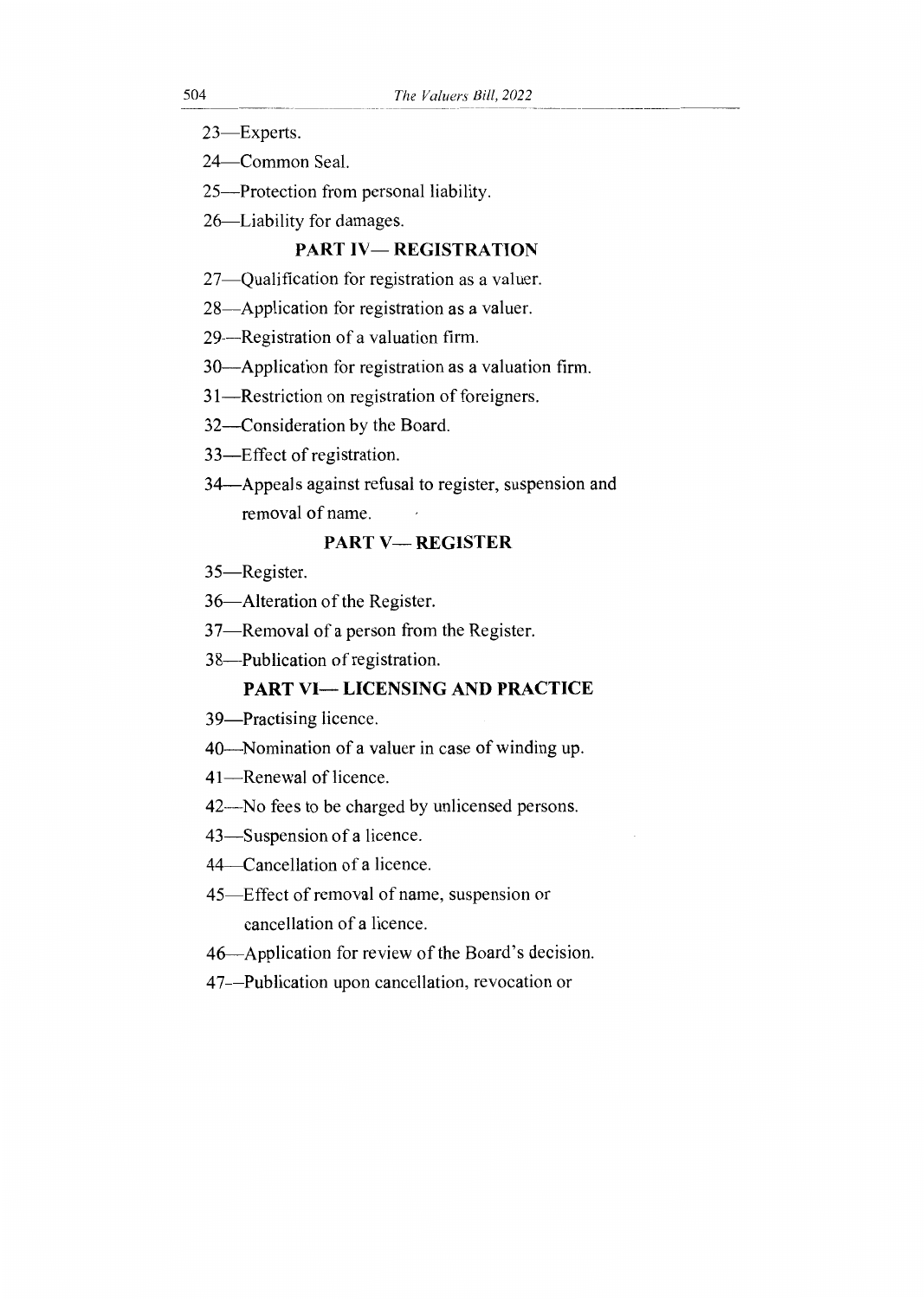withdrawal of a licence.

48—Professional indemnity.

### **PART VII—OFFENCES**

- 49—Unqualified person not to act as a valuer.
- 50—Penalty for pretending to be a valuer.
- 51—Sharing profits.
- 52—Advertising.
- 53—Obstruction of officers of the Board.

### **PART VIII— COMPLAINTS AND DISCIPLINE BY THE BOARD**

- 54—Professional misconduct.
- 55—Initiation of an inquiry.
- 56—Request for further particulars.
- 57—Notice to valuer.
- 58—Statement of professional misconduct.
- 59—Notice of date, time and place of inquiry.
- 60—Proceedings to be recorded.
- 61—Outcome of inquiry.
- 62—Board to administer oaths and enforce attendance witnesses.
- 63—Appeals.

### **PART IX—FINANCIAL PROVISIONS**

- 64—Funds of the Board.
- 65—Financial year.
- 66—Annual estimates.
- 67—Accounts and Audit.

## **PART X—MISCELLANEOUS PROVISIONS**

- 68—Limitation of the right to access information.
- 69—Safekeeping of records.
- 70—Carrying on practice for purposes of winding up.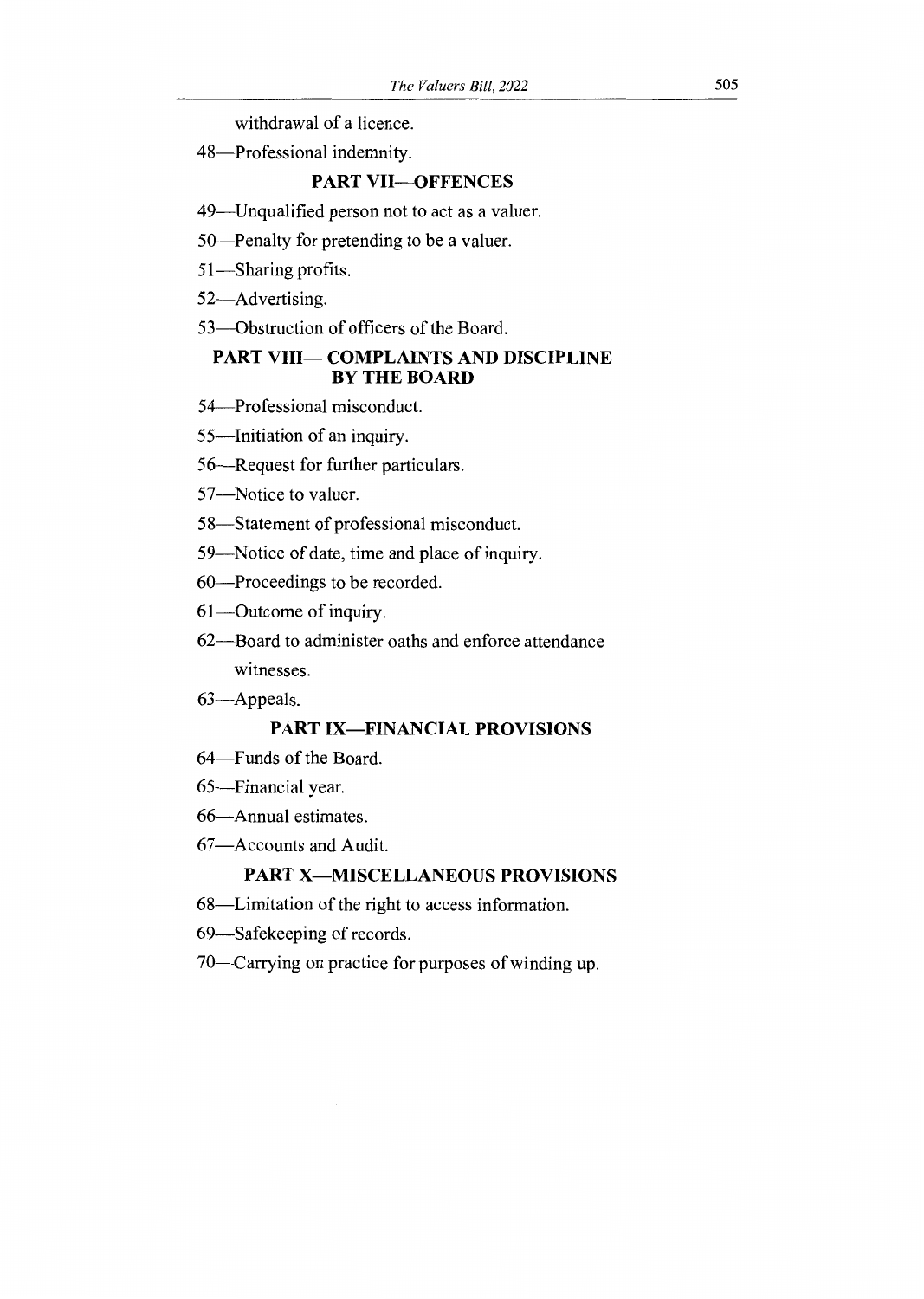71—General penalty.

### PART XI—PROVISIONS ON DELEGATED **POWERS**

72—Regulations.

# PART XII—REVOCATION AND SAVING

- 73—Repeal of Cap. 532.
- 74—Unregistered persons not to practice as valuers.
- 75— Members of the former Board.
- 76— Rights and Obligations.
- 77— Transfer of Staff.

### SCHEDULE—CONDUCT OF BUSINESS AND AFFAIRS OF THE BOARD

 $\mathbf{l}$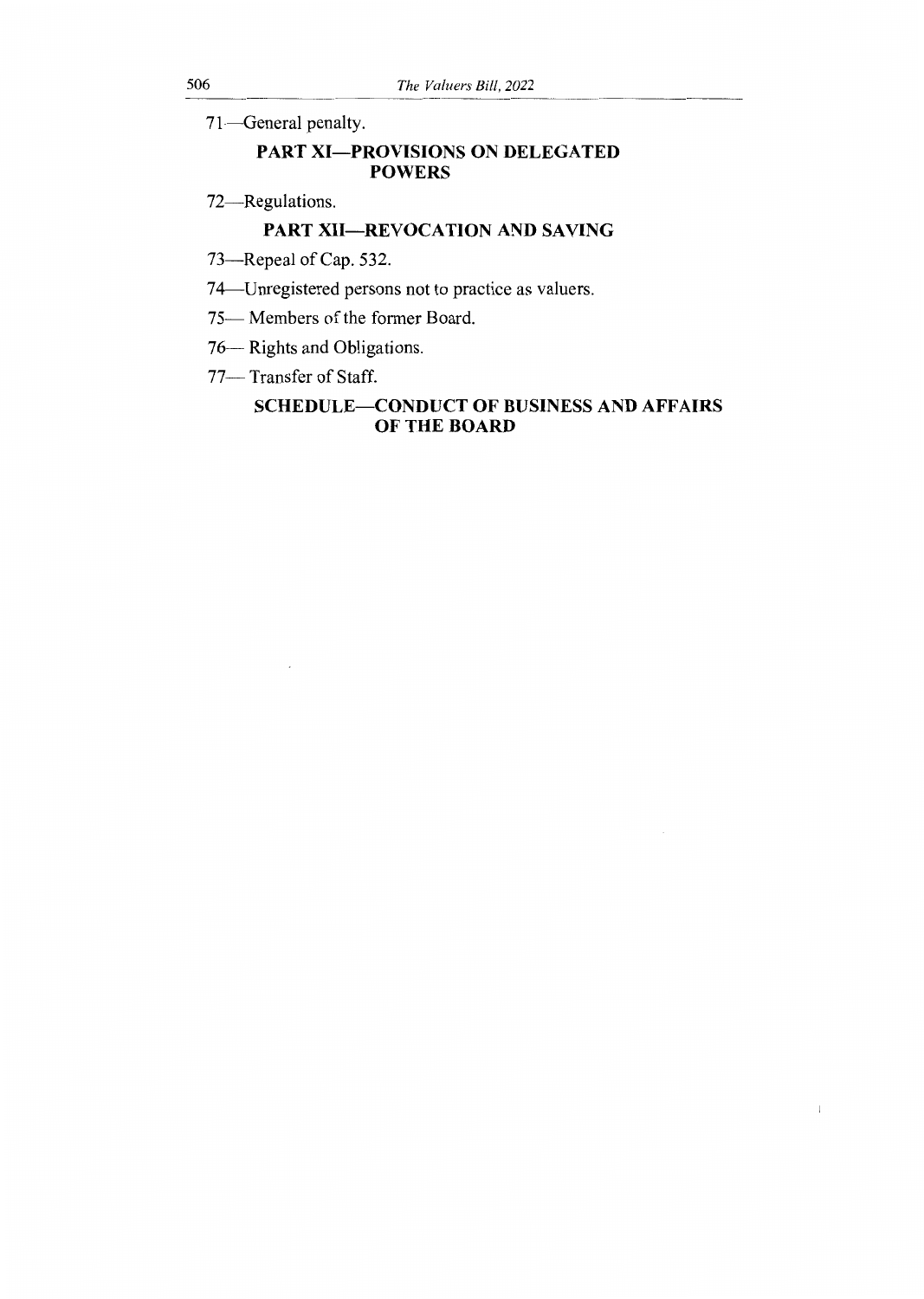#### **THE VALUERS BILL, 2022**

#### **A Bill for**

**AN ACT of Parliament to establish the Valuers Board of Kenya; to provide for the registration and licensing of valuers; and for connected purposes** 

**ENACTED** by the Parliament of Kenya, as follows—

#### **PART I—PRELIMINARY**

1. This Act may be cited as the Valuers Act, 2022.

Short title.

2. In this Act, unless the context otherwise requires— Interpretation.

"Board" means the Valuers Board of Kenya established under section 7;

"Cabinet Secretary" means the Cabinet Secretary for the time being responsible for matters relating to land;

"certificate" means a Certificate of Registration issued under section 33;

"Chief Government Valuer" means a valuer appointed under section 5;

"client" includes any person who, as a principal or on behalf of another, or as a trustee or personal representative, or in any other capacity, has power, express or implied, to retain or employ, and retains or employs, or is about to retain or employ a valuer and any person who is or may be liable to pay to a valuer any costs;

"Council" means the Council of the Institution of Surveyors of Kenya;

"former Board" means the Valuers Registration Board;

"land" has the meaning assignedi to it under Article 260 of the Constitution;

"licensed valuer" means a person licensed under section 40;

"property" has the meaning assigned to it under Article 260 of the Constitution;

"register" means the register kept under section 35;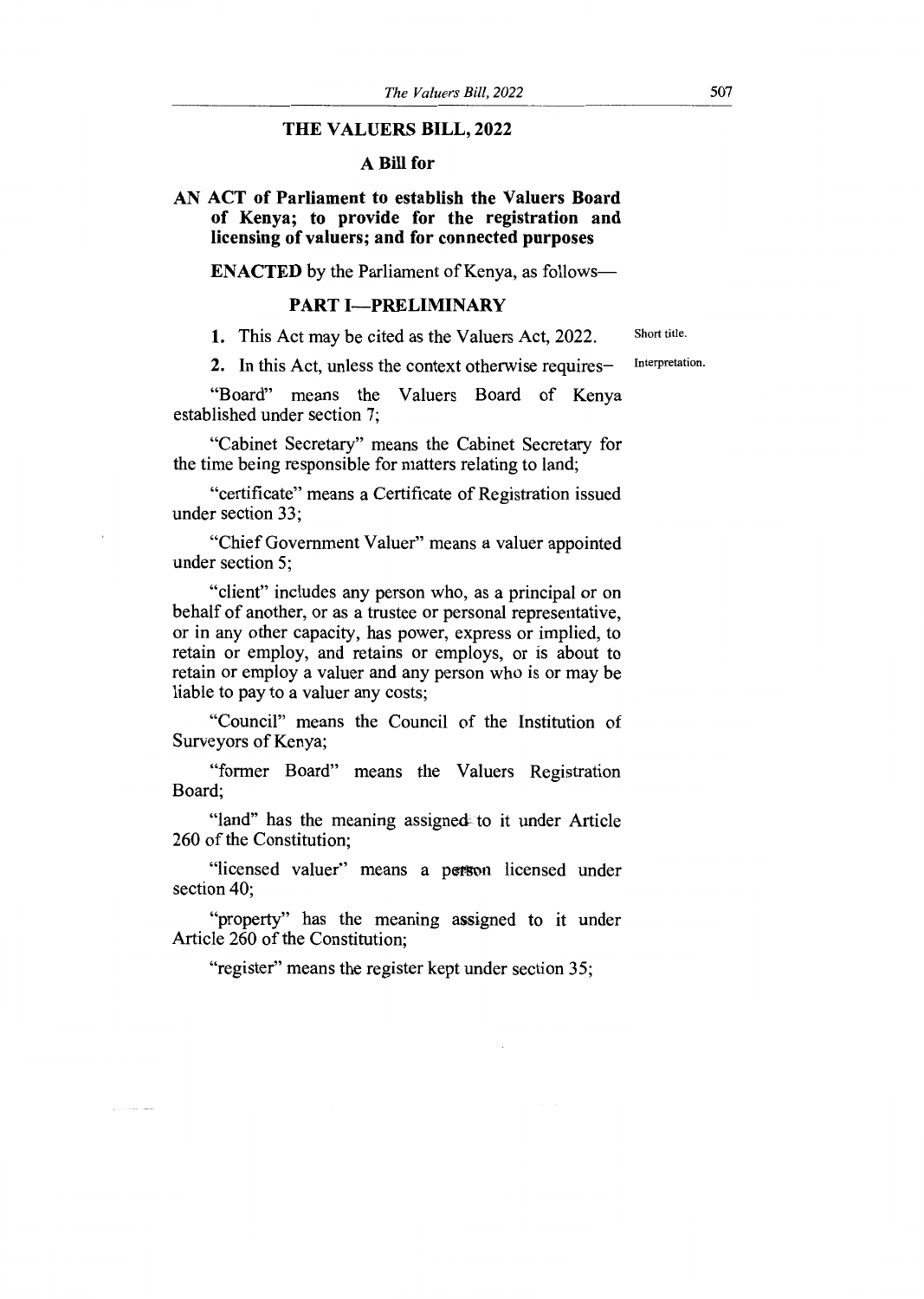"registered valuer" means a person registered under section 27;

"Registrar" means the Registrar of the Board appointed under section 18;

"valuation" means the process of determining the value of any property or liability on a stated basis at a specified date for a particular purpose; and

"Valuation Chapter" means the Valuation Chapter of the Institution of Surveyors of Kenya.

3. The practice of valuation shall be guided by guided Values and by the national values and principles set out in the valuation. Constitution and laws of Kenya. principles of

4. Each valuer shall observe the established code of Code of conduct. conduct, standards and practice guidelines issued by the Institution of Surveyors of Kenya.

### PART II — CHIEF GOVERNMENT VALUER

5. (1) There shall be a Chief Government Valuer who shall be the principal advisor to the government on all matters relating to valuation.

(2) The Chief Government Valuer shall be appointed by the Public Service Commission through a competitive recruitment process.

**6.** (1) A person shall qualify for appointment as the  $\frac{\text{Qualification of the}}{\text{C} \cdot \text{C} \cdot \text{C} \cdot \text{C} \cdot \text{C} \cdot \text{C} \cdot \text{C} \cdot \text{C} \cdot \text{C} \cdot \text{C} \cdot \text{C} \cdot \text{C} \cdot \text{C} \cdot \text{C} \cdot \text{C} \cdot \text{C} \cdot \text{C} \cdot \text{C} \cdot \text{C} \cdot \text{C} \cdot \text{C} \cdot \text{C} \cdot \$ Chief Government Valuer if that person

- (a) is a citizen of Kenya;
- (b) has a minimum of a Bachelor's degree from a university recognised in Kenya in
	- (i) land economics;
	- (ii) real estate; or
	- (iii) any other relevant field;
- (c) has not less than fifteen years experience in the valuation practice;
- (d) is a full member of the Institution of Surveyors of Kenya (Chapter on Valuation) and in good standing; and

Chief Government Valuer.

Chief Government Valuer.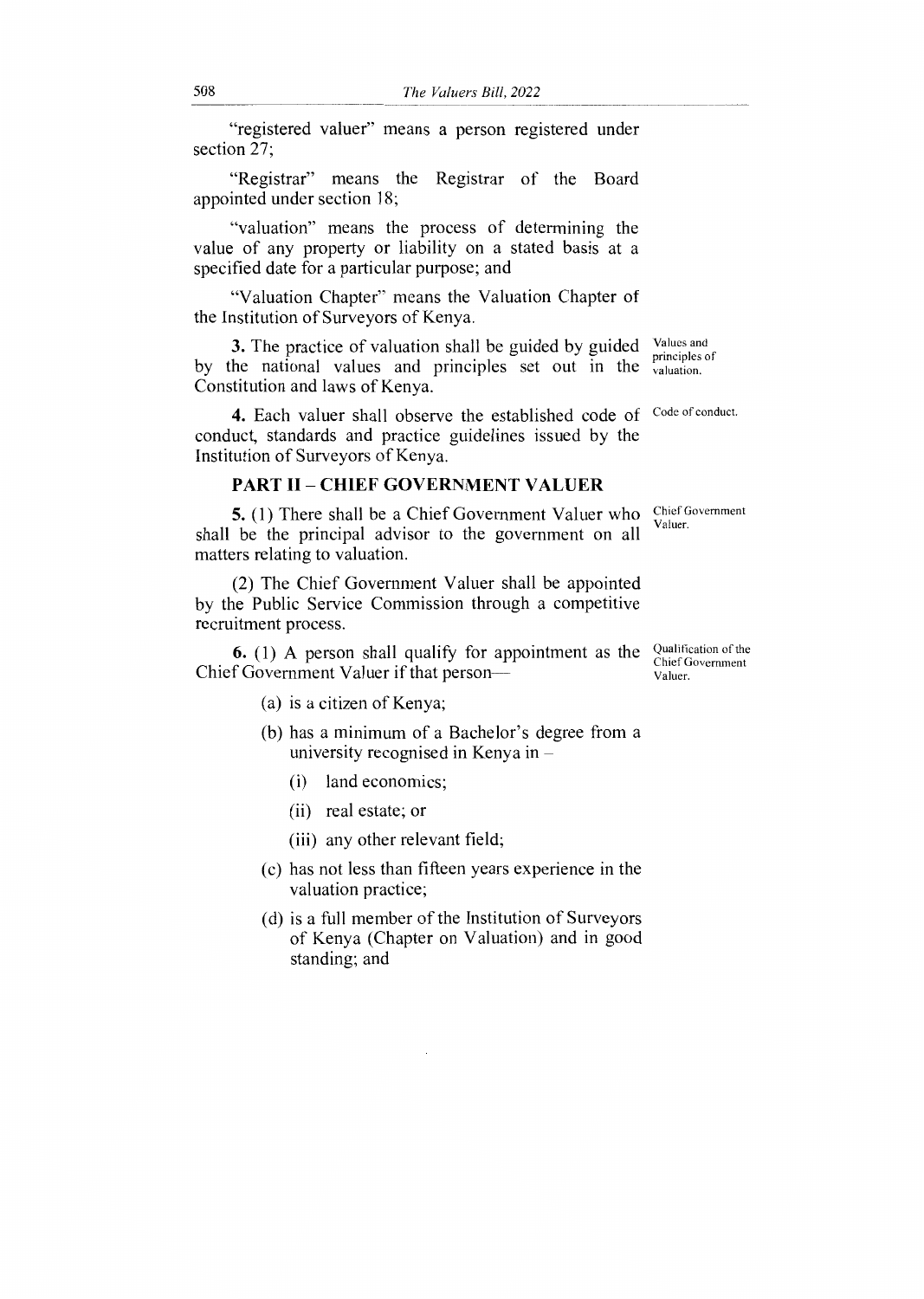(e) meets the requirements of Chapter Six of the Constitution.

### **PART III— ESTABLISHMENT, FUNCTIONS AND POWERS OF THE VALUERS BOARD OF KENYA**

7. (1) There is established the Valuers Board of Establishment of Kenya.

(2) The Board is a body corporate with perpetual succession and a common seal and shall, in its corporate name, be capable of—

(a) suing and being sued;

- (b) taking, purchasing or otherwise acquiring, holding, charging and disposing of movable and immovable property;
- (c) borrowing money or making investments;
- (d) entering into contracts; and
- (e) doing or performing all other things or acts necessary for the proper performance of its functions under this Act, which may lawfully be done or performed by a body corporate.

**8.** (1) The headquarters of the Board shall be in Nairobi.

(2) The Board may establish offices in other counties.

**9.** The Board shall perform the following functions—

Functions of the Board.

Headquarters of the

Board.

(a) register and license valuers;

 $\mathfrak t$ 

- (b) facilitate the acquisition of knowledge in valuation by members;
- (c) ensure that all persons who practise valuation in Kenya meet the standards of learning, professional competence and conduct that is appropriate for the services;
- (d) set, maintain and continuously improve the standards of learning, professional of learning, professional competence, professional and ethical conduct for the practice of valuation in Kenya;

the Board.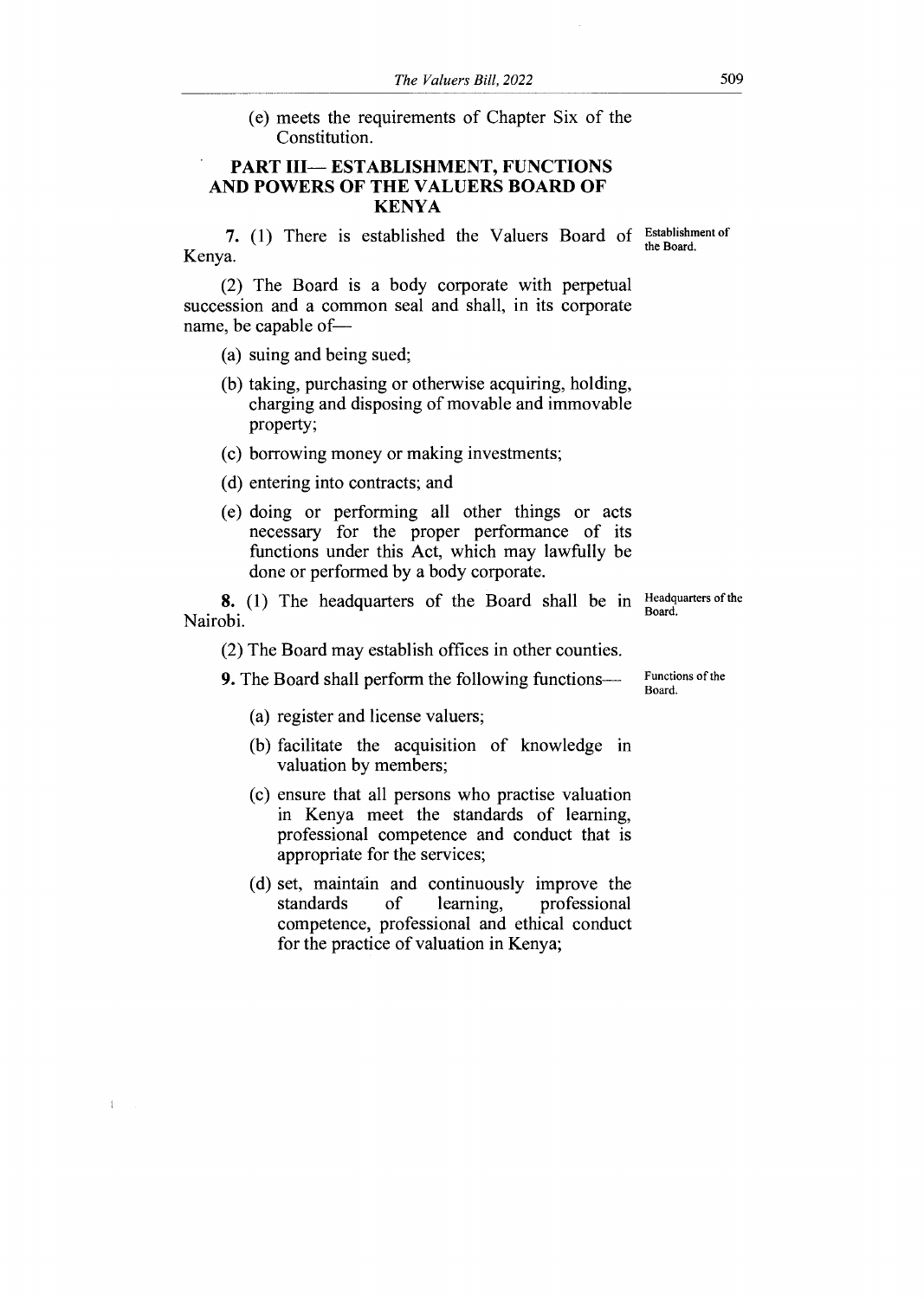- (e) determine, maintain and enhance the standards of professional practice and ethical conduct, and learning for the valuation profession in Kenya;
- (f) promote and enhance continuous professional development for registered valuers in conjunction with the Institution of Surveyors of Kenya (Valuation Chapter);
- (g) conduct such assessments as may be necessary to determine an applicant's eligibility for registration by the Board;
- (h) formulate policies that promote the restructuring of the valuation profession in Kenya to embrace the spirit, principles, values and objects of the Constitution;
- (i) contribute to the development of international and national policies and legal framework, strategies and plans in land management to promote sustainable development;
- (j) co-operate with local, national, regional and international organisations on matters of mutual interest in the valuation practice;
- (k) advise the government and general public on matters relating to the practice of valuation in Kenya; and
- (1) do all such other things as are incidental to the foregoing functions.

10. The Board shall consist of the following members—

Membership of the Board.

 $\mathbf{1}$ 

(a) a chairperson appointed by the Cabinet Secretary;

- (b) the Chief Government Valuer;
- (c) the Chairperson of the Valuation Chapter of the Institution of Surveyors of Kenya;
- (d) one person nominated by public universities offering courses in land economics or real estate;
- (e) two persons in public service, one of whom shall be employed in the county government, elected by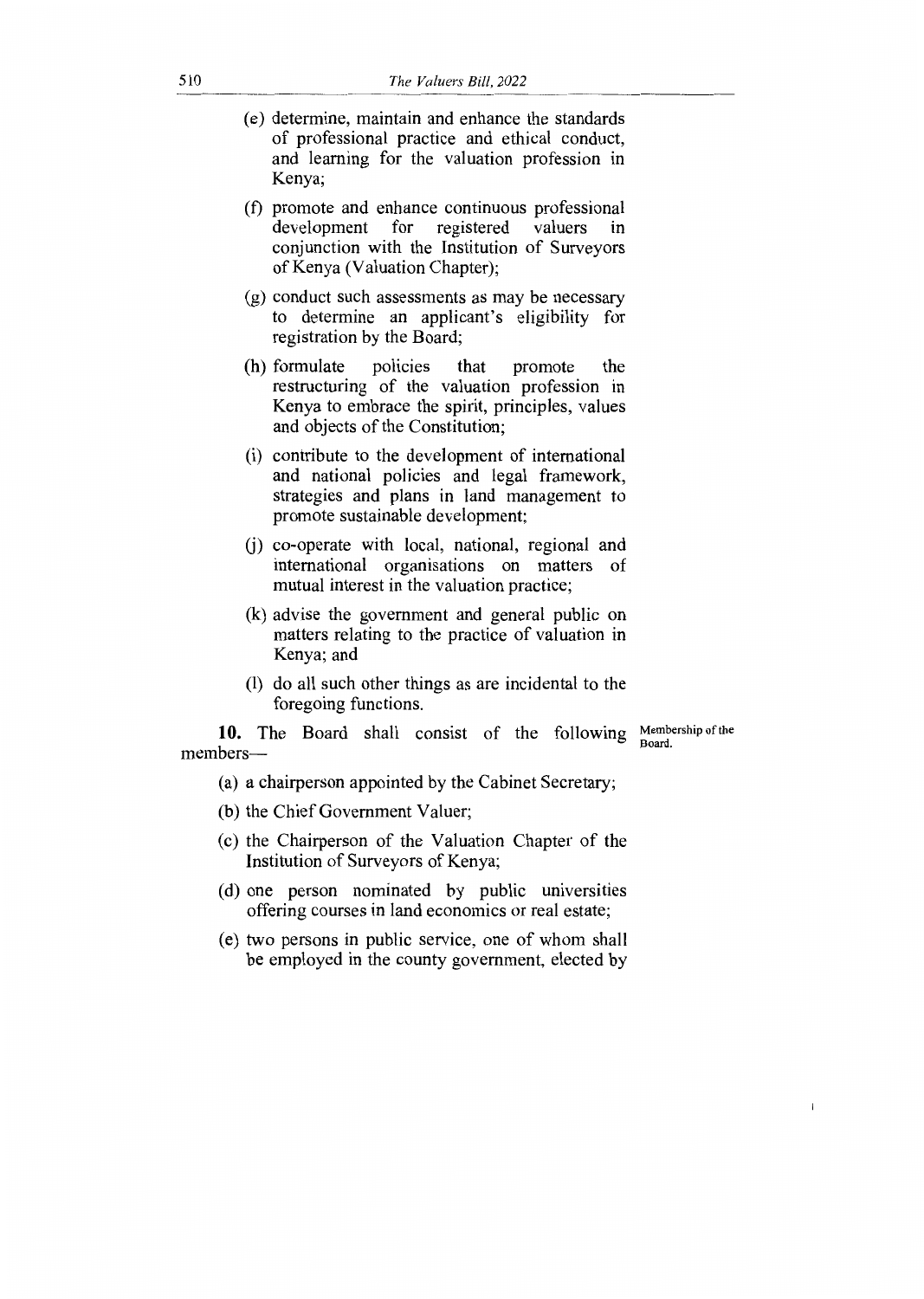(h) is removed in accordance with the provisions of the Constitution.

(2) The Board shall be properly constituted notwithstanding a vacancy in its membership.

**13.** The Board shall have all the powers necessary for the proper performance of its functions under this Act and in particular, but without prejudice to the generality of the foregoing, the Board shall have the power to—

- (a) manage, control and administer its assets in such a manner and for such purposes as best promotes the purpose for which the Board is established;
- (b) open such bank accounts for its funds as may be necessary;
- (c) determine the provisions to be made for capital and recurrent expenditure and for the reserves of the Board;
- (d) subject to approval of the Cabinet Secretary for the time being responsible for matters relating to finance, invest any of the Board's funds not immediately required for the purposes of this Act, as it may determine;
- (e) receive gifts, grants, donations or endowments made to the Board and make disbursements therefrom;
- (f) enter into association with such other bodies or organisations within or outside Kenya as it may consider desirable or appropriate and in furtherance of the purposes for which the Board is established; and
- (g) undertake any activity necessary for the fulfillment of any of its functions.

14. The Chairperson and members appointed under Term of office. section 10 (d), (e) and (f) shall hold office for a term of three years renewable for one further term only.

with the provisions of the Schedule, but subject thereto, the  $\frac{\text{d}s}{\text{of the Board}}$ . 15. The Board shall conduct its affairs in accordance Conduct of Board may regulate its own procedure.

business and affairs

Powers of the Board.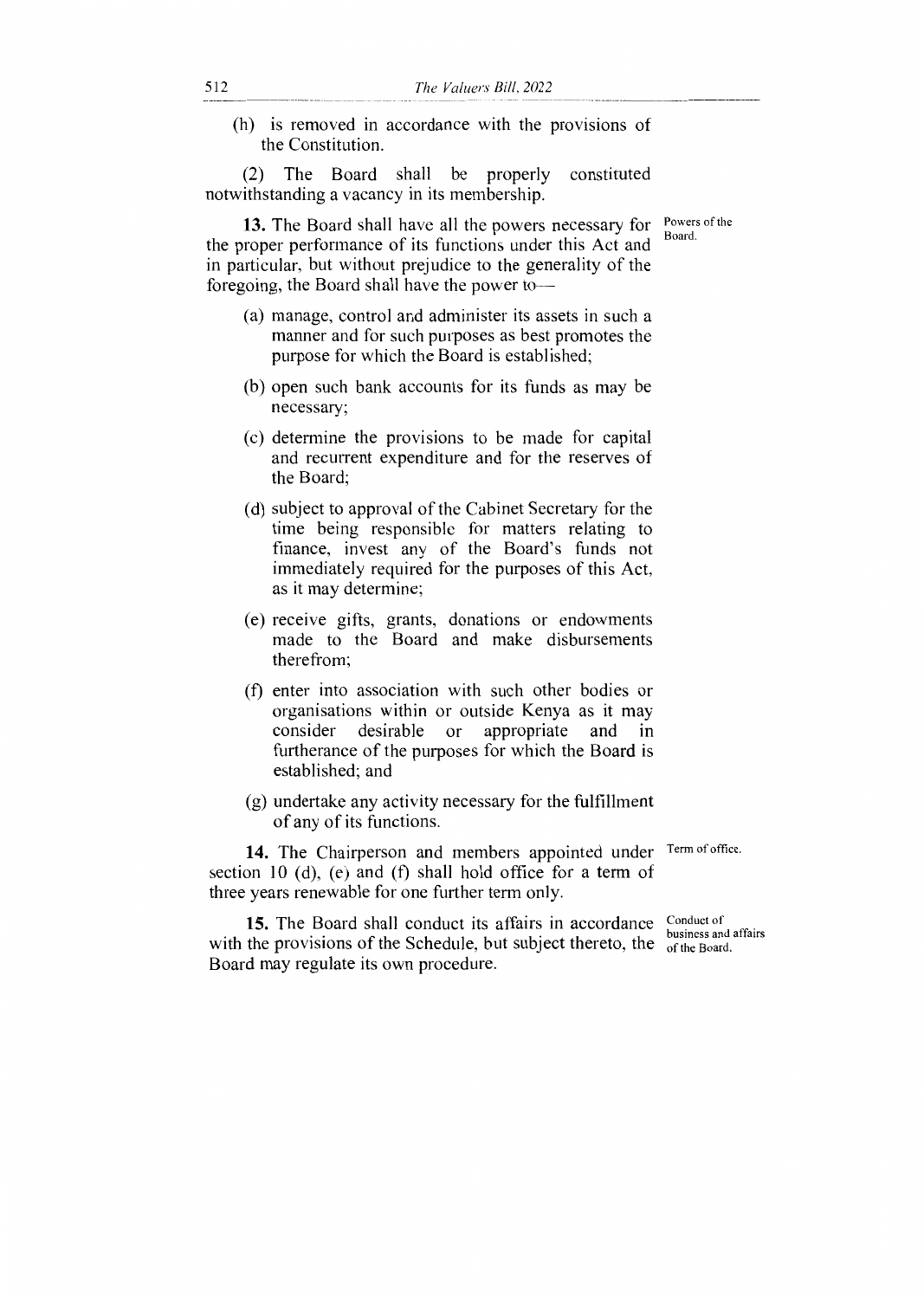16. (1) The Board may establish such committees as Committees of the may be necessary for the effective carrying out of its functions under this Act.

(2) The membership of the committees shall be drawn from the Board.

(3) The committees to be established under subsection (1) shall include a committee on ethics and standards and a committee on dispute resolution.

17. The members of the Board shall be paid such Remuneration. allowances and disbursements for expenses as may be approved by the Cabinet Secretary in consultation with the Salaries and Remuneration Commission.

18. There shall be a Registrar of the Board who shall Registrar. be appointed by the Board through a competitive recruitment process.

**19.** (1) A person shall qualify for appointment as the Qualification of the Registrar if that person—

(a) is a citizen of Kenya;

- (b) is a full member of the Valuation Chapter of the Institution of Surveyors of Kenya;
- (c) has a minimum of a Bachelor's degree from a university recognised in Kenya in—
	- (i) land economics;
	- (ii) real estate; or

 $\mathbf{L}$ 

- (v) any other relevant field; and
- (d) has not less than five years' experience in the valuation practice.

(2) The Registrar shall hold office on such terms and conditions of employment as the Board may determine.

**20.** (1) The Registrar shall be responsible for the

- (a) day-to-day operations of the Board;
- (b) administration, organisation and control of the staff of the Board;
- (c) management of funds, property and affairs of the Board;

Functions of the Registrar.

Registrar.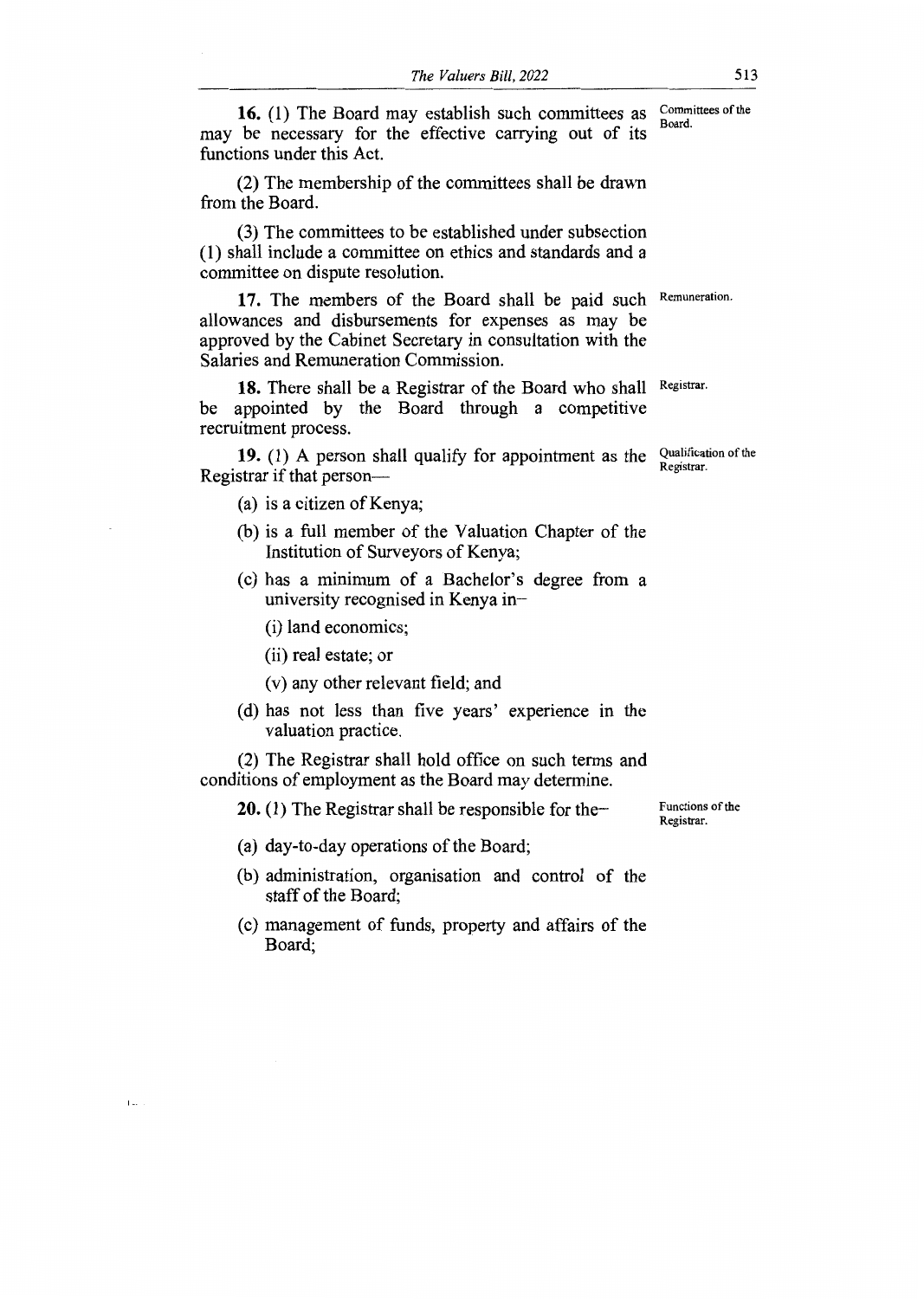- (d) implementation of the policies and programmes of the Board;
- (e) development of an operations plan for achieving the Board's objectives; and
- (f) performance of any other duty necessary for the implementation of this Act as may be assigned to the Registrar by the Board.

(2) The Registrar shall submit to the Board for approval, not later than three months before the commencement of each financial year, a programme of activities of the Board in respect of that financial year.

**21.** (1) The Board may remove the Registrar from office in accordance with the terms and conditions of service on grounds of—

Removal of the Registrar.

- (a) inability to perform the functions of the office arising out of physical or mental incapacity;
- (b) gross misconduct or misbehaviour;
- (c) incompetence or neglect of duty; or
- (d) any other ground that would justify the removal from office under the terms and conditions of service.

(2) Before removal under subsection (1), the Registrar shall be—

- (a) informed in writing of the reasons for the intended removal; and
- (b) given an opportunity to put in a defence against the allegations.

22. The Board may appoint such officers, agents and Staff. staff as are necessary for the proper and efficient discharge of the functions of the Board under this Act, upon such terms and conditions of service as the Board may determine in consultation with the Salaries and Remuneration Commission.

**23.** The Board may engage the services of such Experts. experts in respect of any of its functions in which the experts have special competence.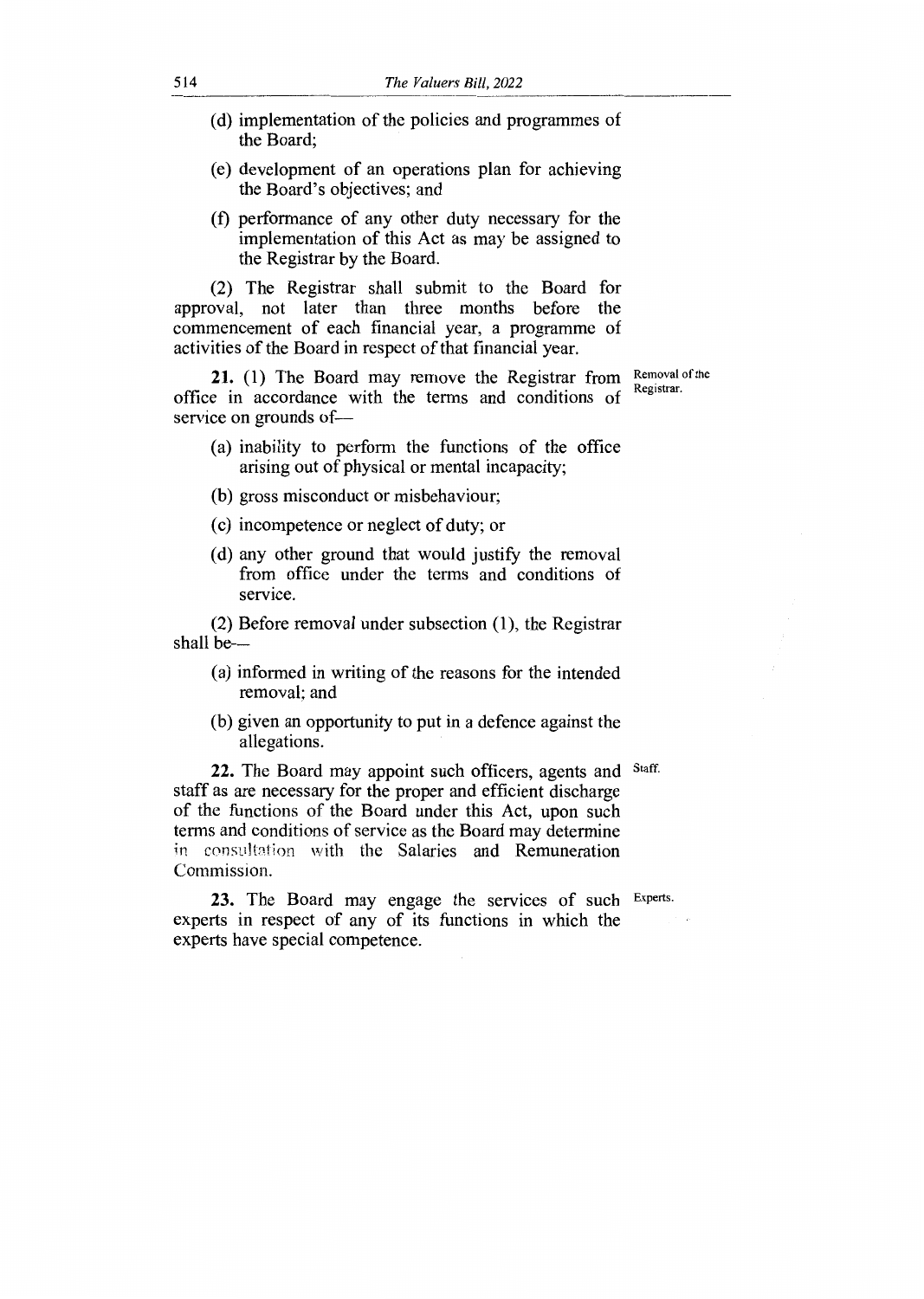**24.** (1) The common seal of the Board shall be kept in Common Seal. the custody of the Registrar or of such other person as the Board may direct, and shall not be used except on the order of the Board.

(2) The affixing of the common seal of the Board shall be authenticated by the signature of the Chairperson and the Registrar.

(3) The Board shall in the absence of either the Chairperson or the Registrar, in any particular matter, nominate one member of the Board to authenticate the seal of the Board on behalf of either the Chairperson or the Registrar.

(4) The common seal of the Board when affixed to a document and duly authenticated, shall be judicially and officially noticed, and unless the contrary is proved, any necessary order or authorization by the Board under this section shall be presumed to have been duly given.

by any officer, member of staff, or agent of the Board shall, **25.** (1) No matter done by a member of the Board or  $\frac{\text{Protection from}}{\text{personal liability}}$ if the matter or thing is done *bona fide* for the purpose of executing the functions, powers or duties of the Board under this Act, render the member, officer, employee or agent or any person acting on their directions personally liable in an action, claim or demand whatsoever.

(2) Any expenses incurred by any person in any suit or prosecution brought against him or her in any court, in respect of any act which is done or purported to be done by him or her under the direction of the Board, shall, if the court holds that such act was done *bona fide,* be paid out of the funds of the Board, unless such expenses are recovered by him or her in such suit or prosecution.

26. The provisions of section 25 shall not relieve the Liability for Board of the liability to pay compensation or damages to any person for any injury to him or her, his or her property or any of his or her interests caused by the exercise of any power conferred by this Act or any other written law or by the failure, wholly or partially, of any works.

personal liability.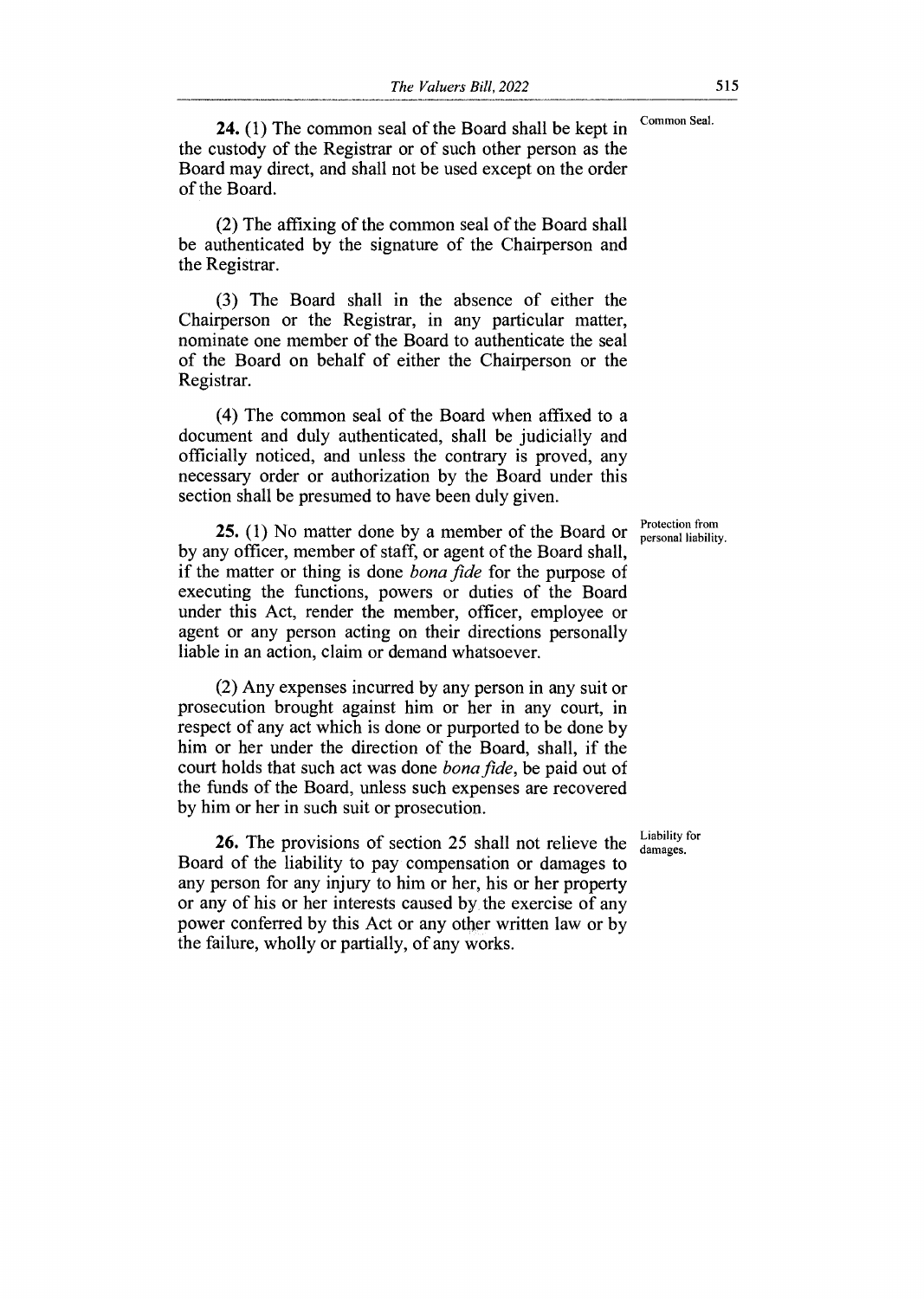#### **PART IV—REGISTRATION**

27. Subject to the provisions of this Act, a person shall Qualification for be eligible for registration under this Act as a valuer if he or  $\frac{registr}{valuer}$ . she registration as a

- (a) is a citizen of Kenya;
- (b) has a minimum of a Bachelor's degree from a university recognised in Kenya in
	- (i) land economics;
	- (ii) real estate; or
	- (iii) any other relevant field
- (c) has undergone a tutillage programme under a licensed valuer for a period of two years;
- (d) has passed the professional assessment examination conducted by the Institution of Surveyors of Kenya (Valuation Chapter); and
- (e) is a full member of the Valuation Chapter of the Institution of Surveyors of Kenya;

**28.** (1) A person eligible to be registered as a valuer Application for under section  $27$  may apply to the Registrar, in the valuer. prescribed form and on payment of the prescribed fee, to be registered under this Act. registration as a

(2) An application made under subsection (1) shall be accompanied with certified copies of certificates and other documents as are necessary to prove qualification for registration.

**29.** Subject to the provisions of this Act, a person may register a valuation firm if— Registration of a valuation firm.

- (a) the firm has a certificate of registration of a business name or a certificate of incorporation;
- (b) each partner or director is registered as a valuer and has a valid licence;
- (c) he or she fulfills any other condition as may be stipulated by the Board.

**30.** (1) A person who wishes to register a valuation firm under section 29 may apply to the Registrar, in the prescribed form and on payment of the prescribed fee, to be registered under this Act.

Application for registration as a valuation firm.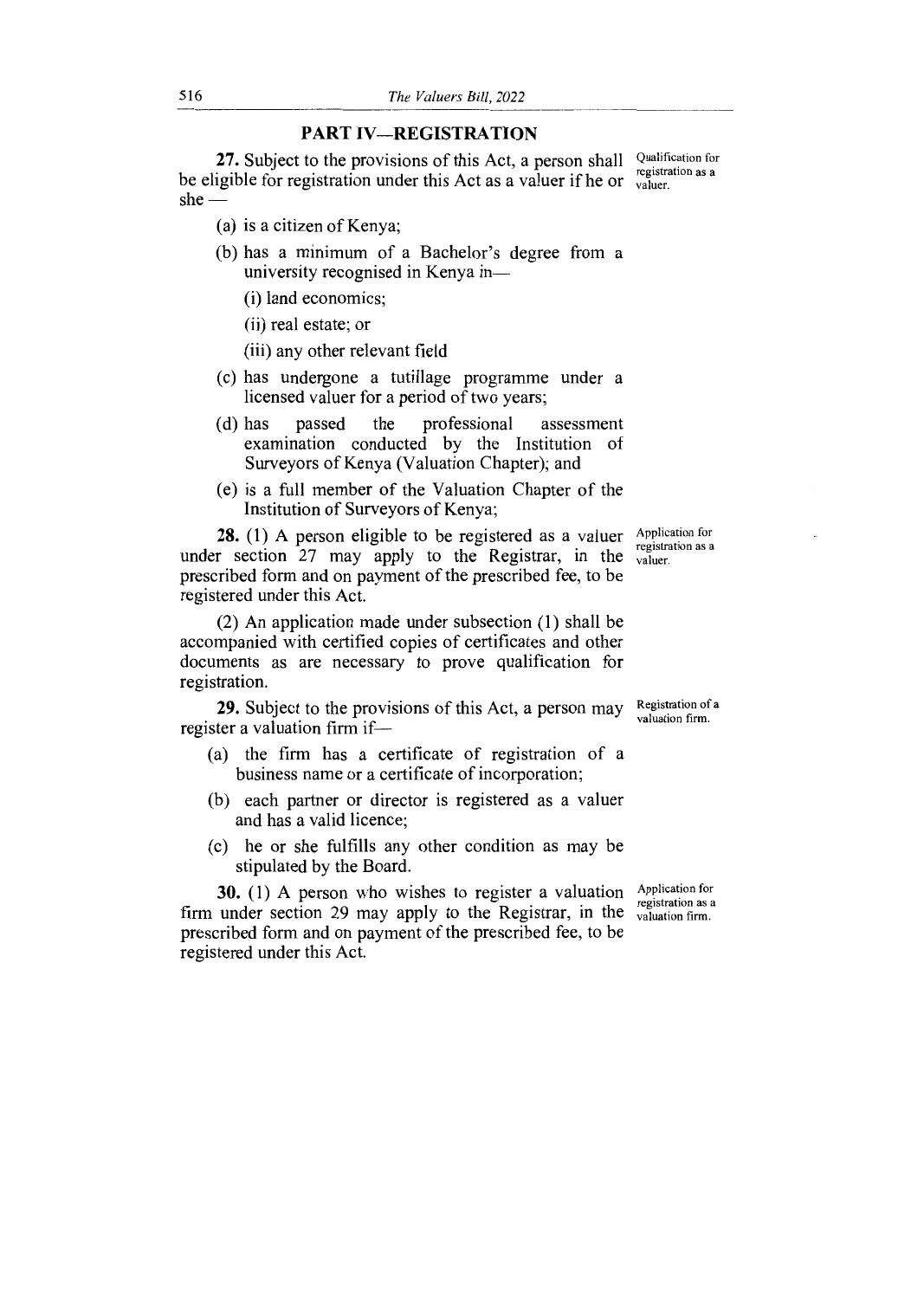- (2) An application made under subsection (1) shall—
- (a) be accompanied with such documents as are necessary to prove qualification for registration;
- (b) provide the firm's profile of activities;
- (c) provide curriculum vitae of partners or directors; and
- (d) be accompanied with a written commitment that the Board shall be allowed to verify the suitability of the firm for the purposes of registration.

(3) The Board may require the applicant to furnish such further information or evidence of eligibility for registration as it may consider necessary and may require the applicant to appear in person for an interview before the Board.

**31.** A foreign person shall not be registered as a valuer Restriction on unless he or she —

(a) possesses the necessary qualifications recognized for the practice of valuation as a valuer in the country where he or she normally practises and that immediately before entering Kenya, he or she was practising as a valuer and holds a valid licence;

- (b) undergoes a tutillage programme under a licensed valuer for a period of two years;
- (c) passes the professional assessment examination conducted by the Institution of Surveyors of Kenya (Valuation Chapter); and
- (d) becomes a full member of the Valuation Chapter of the Institution of Surveyors of Kenya.

**32.** (1) The Registrar shall, so far as is practicable, bring every application before the Board for consideration at its first meeting after receiving the application.

(2) Where a person has complied with the provisions of this Act and has been accepted by the Board as being eligible for registration, that person shall be registered.

(3) The decision of the Board on an application for registration shall be communicated to the applicant by the Registrar by letter sent to the address stated in the

Consideration by the Board.

registration of foreigners.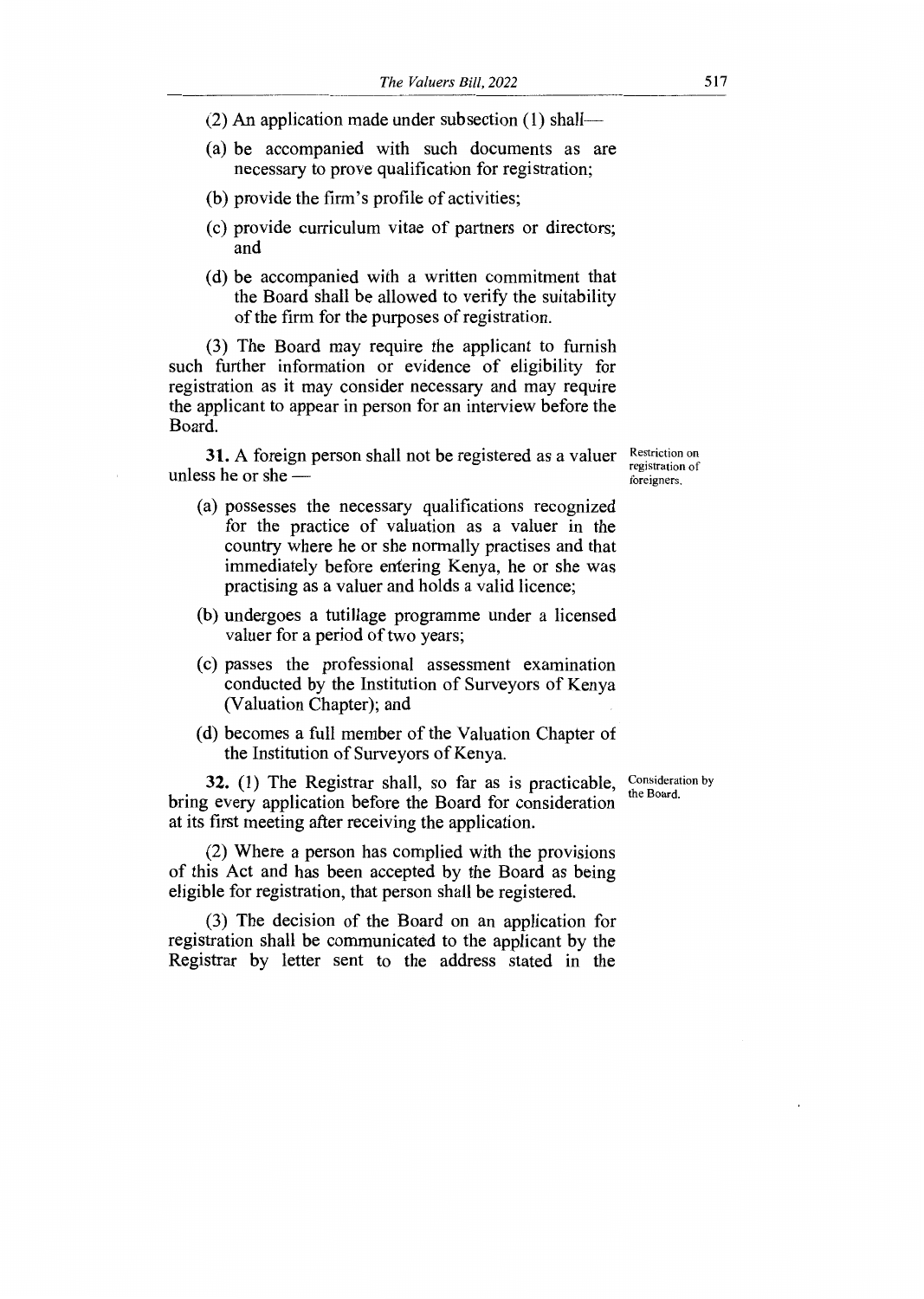application within twenty one working days from the date of the decision of the Board.

(4) After the name of a person is entered in the Register, the Board shall issue a certificate that has been sealed with the seal of the Board to the person.

(5) Where the name of a person has been removed from the register, the Board shall give notice to that person, or the legal representative in case the person is dead, requiring the certificate to be surrendered to the Board.

(6) A person who fails to comply with the requirements of a notice given under subsection (5) within twenty one days of receipt shall be guilty of an offence and shall on conviction be liable to a fine not exceeding one hundred thousand shillings or imprisonment for a term not exceeding six months or both.

(7) The Board may issue other identification documents that are valid for a specified period to a person registered under this Act.

(8) A certificate of registration and other identification documents issued under this section shall remain the property of the Board.

(9) Where the Registrar is satisfied that a certificate of registration or any other document has been lost, mutilated or destroyed, the Registrar may, upon payment of a fee set by the Board, from time to time, furnish a duplicate of the certificate of registration or any other document to the person to whom the original certificate of registration or documents were issued.

> Effect of registration.

33. (1) Every person whose name has been entered in the Register as a valuer shall, for as long as his or her name remains in the Register, be entitled to adopt and use the title "Registered Valuer" after his or her name or such contraction thereof as the Board may, from time to time, approve and may, subject to section 38, offer his or her professional valuation services to the public for gain or reward or by way of trade or for employment.

(2) Any person, other than a valuer registered under this Act, who uses the title "Registered Valuer" before their names commits an offence and shall be liable on conviction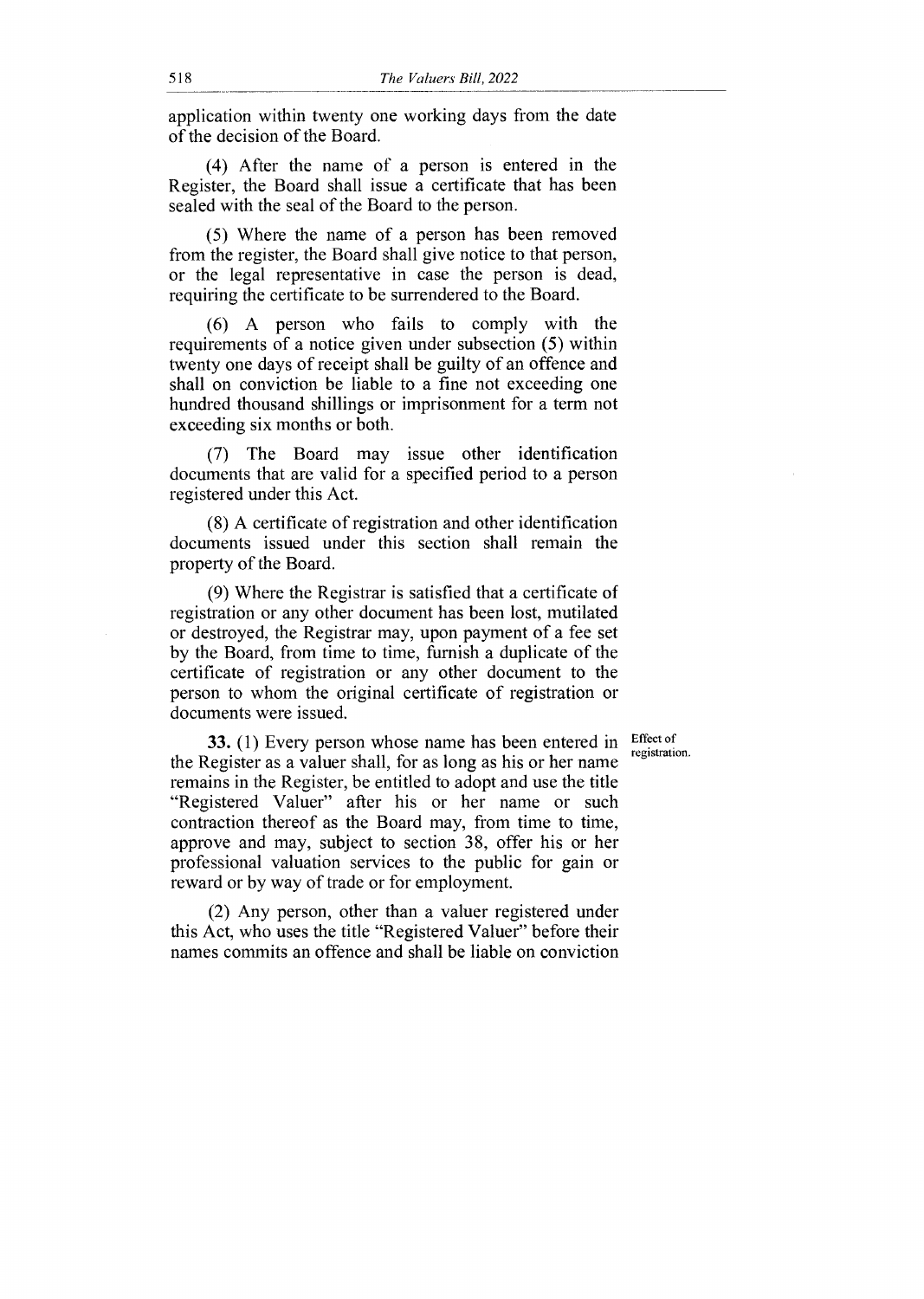to a fine not exceeding one million shillings or imprisonment for a term not exceeding one year or to both.

34. Any person aggrieved by the decision of the Appeals against Board—

refusal to register, suspension and removal of name.

(a) refusing to register his or her name;

(b) removing his or her name from the register;

- (c) suspending his or her registration under this Act; or
- (d) refusing to restore his or her name in the register,

may, within twenty-eight days of receiving the written decision of the Board, appeal to the High Court.

### **PART V—REGISTER**

**35.** (1) The Registrar shall keep and maintain a Register. Register of all registered persons or firms under this Act in such manner as the Board may prescribe.

(2) The Register shall show the following details against the name of a person or firm whose name is entered in the Register—

- (a) date of entry;
- (b) address;
- (c) qualifications;
- (d) nationality; and
- (e) such other particulars as the Board may, from time to time, direct.

(3) Any person may inspect the Register and obtain from the Registrar a copy of or an extract from the Register, on payment of a prescribed fee.

**36.** (1) The Registrar may, from time to time, make changes or corrections in the Register relating to any entry.

Alteration of the Register.

(2) Any changes or corrections in the entries made under this section shall be made by the Registrar as soon as it is practical after receipt of authenticated notification thereof.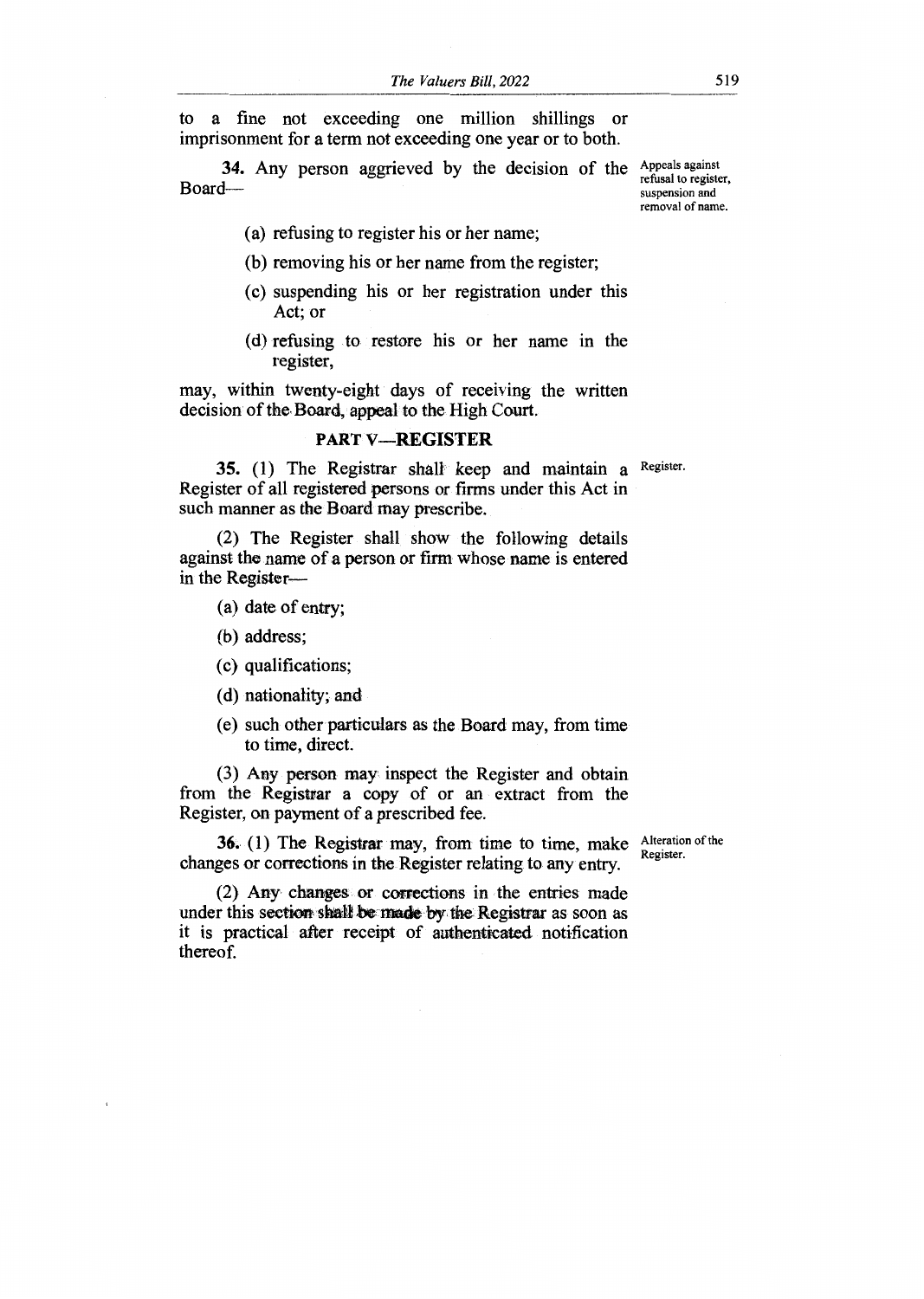**37.** The Registrar shall remove from the Register the name of any person

Removal of a person from the register.

- (a) found to be of unsound mind or a firm which has ceased to practise or wound up by a court order;
- (b) whose name the Board has directed that it should be removed from the Register;
- (c) declared bankrupt;
- (d) who has failed to pay the prescribed fee;
- (e) who has had his or her qualification under section 27 (b) or (c) withdrawn or cancelled by the body through which it was acquired or awarded;
- (f) who has failed to satisfy requirements for continuing professional development programme for the time being in force;
- (g) who causes or permits or suffers any sole proprietorship, partnership or body corporate in which he is a sole proprietor, partner, director or shareholder to practise as a firm prior to its registration by the Board or after the Board has suspended or cancelled its registration;
- (h) who has failed within a period of six months from the date of an inquiry sent by the Registrar by prepaid registered letter to the last known address appearing in the Register against his or her name, to respond to the inquiry of the Registrar;
- (i) who requests that his or her name be removed from the Register, in which case that person may be required to satisfy the Board by way of an affidavit lodged with the Registrar that criminal proceedings under this Act are not being or are not likely to be taken against him; or
- (j) any person whose name has been incorrectly or fraudulently entered.

**38.** (1) The Registrar shall cause to be published in the Kenya *Gazette* not later than the 31st day of March of every calendar year, particulars of all registered and validly licensed persons or firms.

Publication of registration.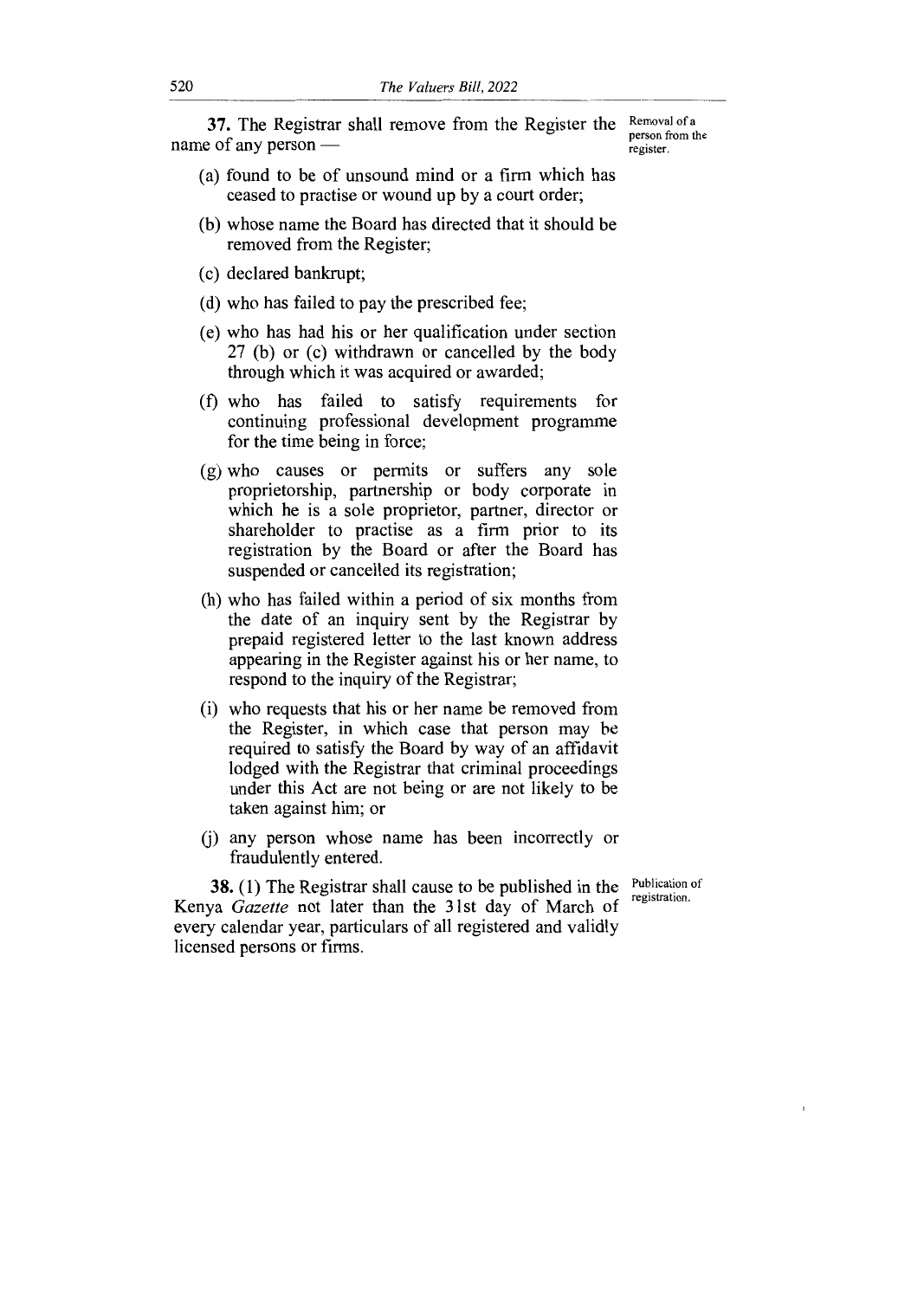(2) A publication made under this section shall be prima facie evidence that a person or firm named therein is registered under this Act and the deletion from the register of the name of any person or firm notified by such publication, or the absence of the name of any person or firm from such publication, shall be prima facie evidence that such person or firm is not so registered.

(3) A person or a firm whose details have not been entered, or are erroneously entered into, the Register, shall notify the Registrar within thirty days from the date of publication of particulars of registration in the Kenya *Gazette* pursuant to subsection (1), for the necessary correction or amendment to be made, upon which the Registrar shall publish in the Gazette the corrected or amended particulars with respect to that person or firm.

#### **PART VI-LICENSING AND PRACTICE**

39. (1) A person shall not engage in the practice of Practising licence. valuation unless that person has been issued with a licence and has complied with the requirements of this Act.

(2) A person applying for a licence shall be required to submit in the prescribed manner a certificate of continuing professional development issued by the Board, a statutory declaration confirming that no professional complaint has been made against him or her and pay the prescribed fee.

(3) A licence issued under subsection (1) shall be valid for one year from the 1st of January to the 31st December of that particular year and may, upon expiry, be renewed.

( 4) The Registrar shall enter into the Register the date of issuance of a licence of every person licensed under this section.

(5) A person who contravenes subsection (1) commits an offence.

40. A valuer shall on application of the practising Nomination of a licence appoint a nominee, who is a licensed valuer, who shall carry on his or her business for the purpose of winding up in the event of his or her  $-$ 

valuer in case of winding up.

- (a) death;
- (b) insolvency; or
- ( c) by reason of being adjudicated as being of unsound mind.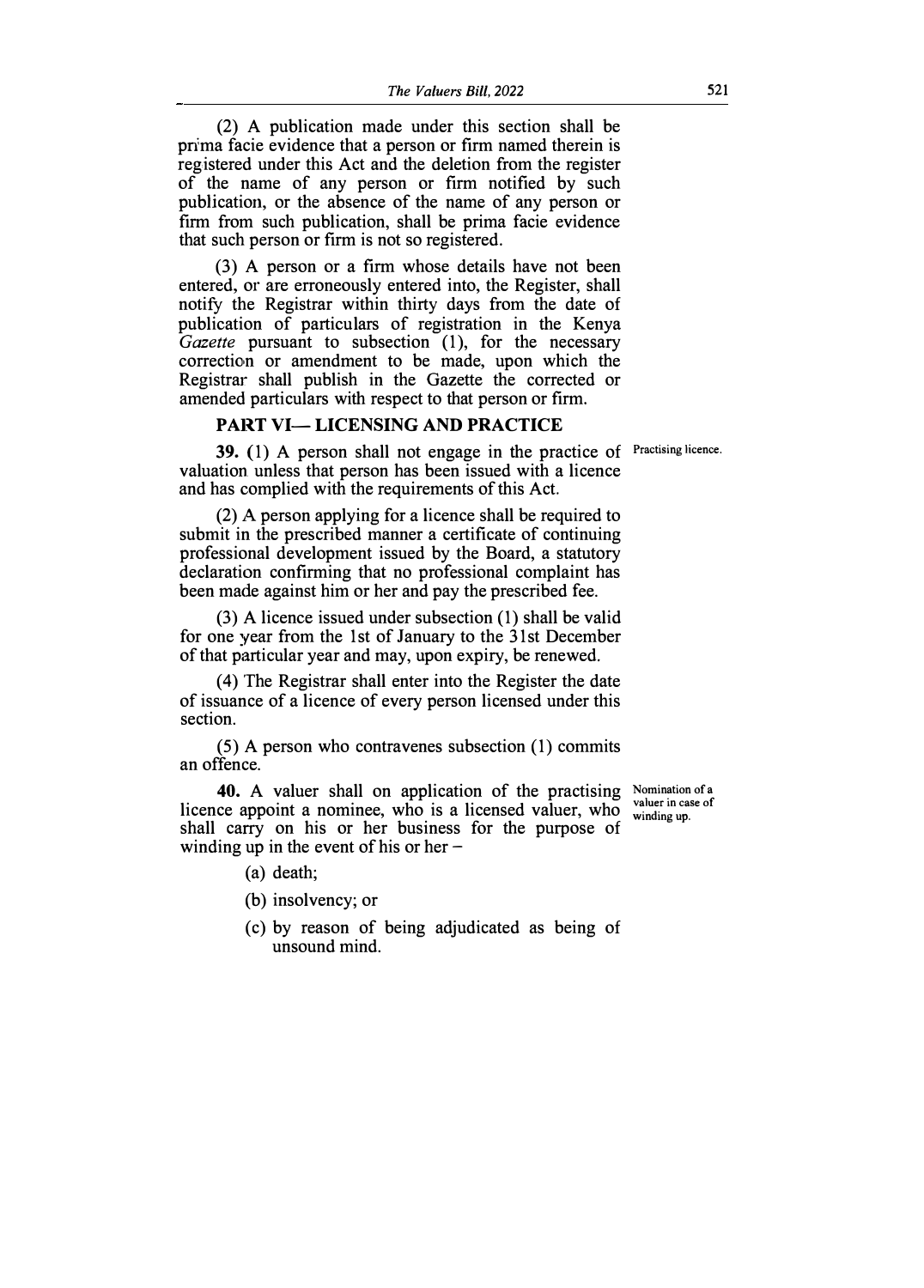41. (1) A person whose licence has not been renewed Renewal of licence. for a year or a longer period and who wishes to have it renewed may apply to the Board.

(2) An application made under subsection (1) shall be accompanied by—

- (a) an affidavit in a prescribed form explaining the reasons for non-renewal;
- (b) licence fees for the current practising period and at the Board's discretion, any unpaid fees, including penalties as prescribed by the Board; and
- (c) proof of fulfilment of all applicable conditions for renewal of a licence.

(3) The Board may, with sufficient cause, refuse to issue or renew a licence and shall communicate the refusal and give reasons for such refusal to the applicant within twenty-one days of making the decision.

**42.** (1) A person shall not be entitled to recover a  $\frac{No \text{ fees to be}}{obs \text{ needs by }}$ charge for valuation services unless that person is licensed  $_{\text{unlicensed}}^{\text{charged by}}$ under this Act. unlicensed persons.

(2) A person who contravenes the provisions of subsection (1), commits an offence.

**43.** The Board may suspend a licence issued under this Suspension of a Act where—

- (a) allegations of misconduct have been investigated and proved against a licensee;
- (b) a false declaration was made in an application for a licence; or
- (c) a licensee has contravened any provision of this Act.

44. The Board shall cancel a licence where a Cancellation of a licensee licence.

- (a) is convicted of an offence under this Act or the rules made thereunder; or
- (b) ceases to be qualified for the issue of a licence under this Act.

licence.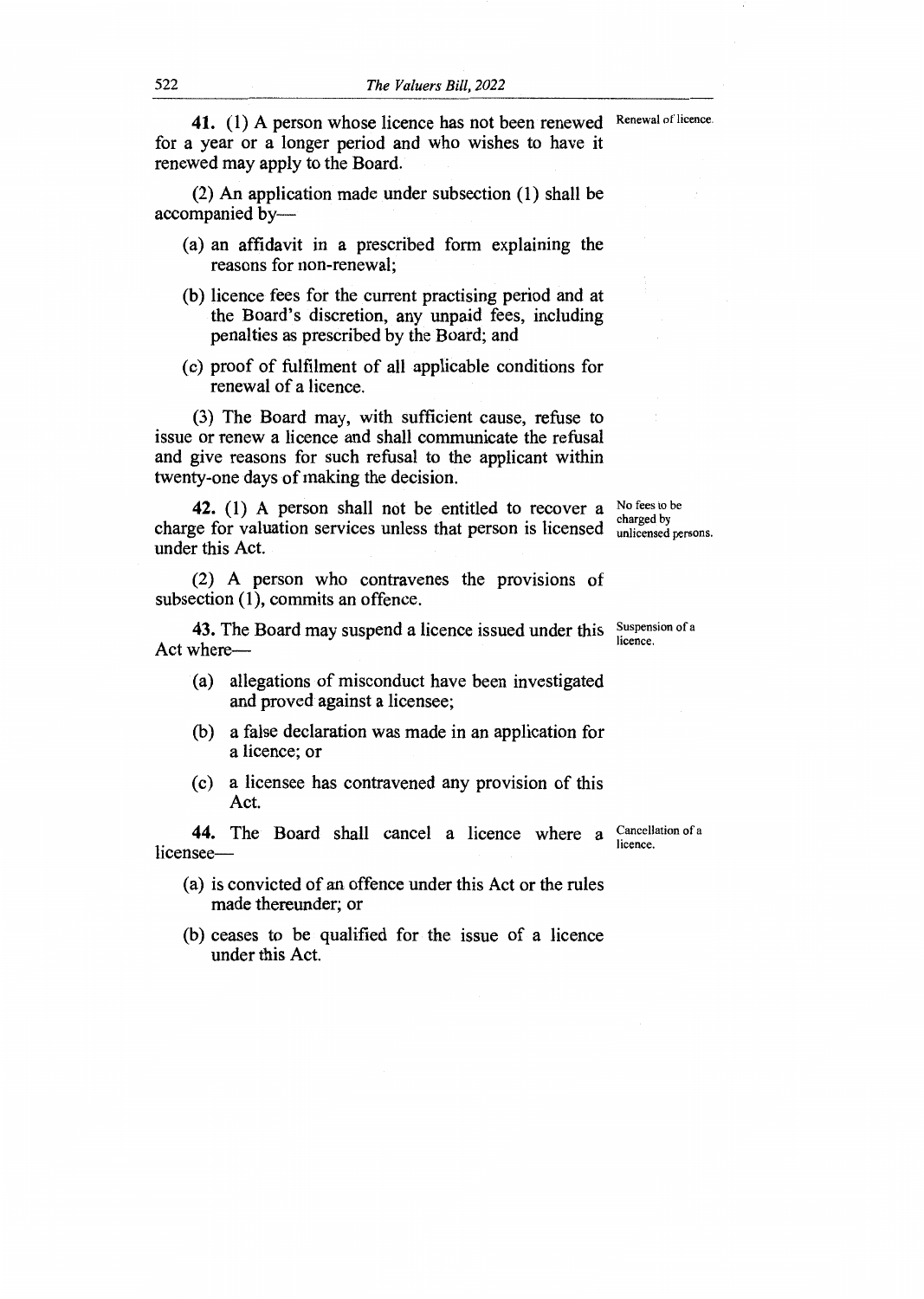Effect of removal 45. (1) A person whose name has been removed from the Register or whose licence issued under this Act has been suspended or cancelled shall not engage in the practice of valuation during the duration of removal of name, suspension or cancellation of the licence.

(2) Subject to subsection (3), the Registrar shall notify a person whose name has been removed from the Register, by registered mail sent to the address appearing in the Register against his or her name immediately before the removal.

(3) Subsection (2) shall not apply where a person's name has been removed from the Register at his or her request or with his or her consent.

46. Where a directive has been made by the Board for Application for the removal of a person's name from the Register, or for suspending a person's registration under this Act, or for cancelling or suspending a licence issued to that person under this Act, the Board may, on application in a prescribed manner by the person concerned and after holding such inquiry as the Board may consider necessary—

- (a) cause the removal from the Register to be confirmed and direct the surrender of the licence and certificate of registration within fourteen days after notification to that person by way of registered post;
- (b) recommend deregistration of the Valuer by the Institution of Surveyors of Kenya (Valuation  $Chapter x$
- (c) cause the name of the person to be restored in the Register;
- (d) terminate the suspension of the registration;
- (e) as the case may be, issue a new licence; or
- (f) terminate the suspension of the existing licence—

(i) without a fee; or

(ii) on payment of such fee not exceeding the fee chargeable upon registration or issuance of a licence,

as the Board may determine.

of name, suspension or cancellation of a licence

review of the Board's decision.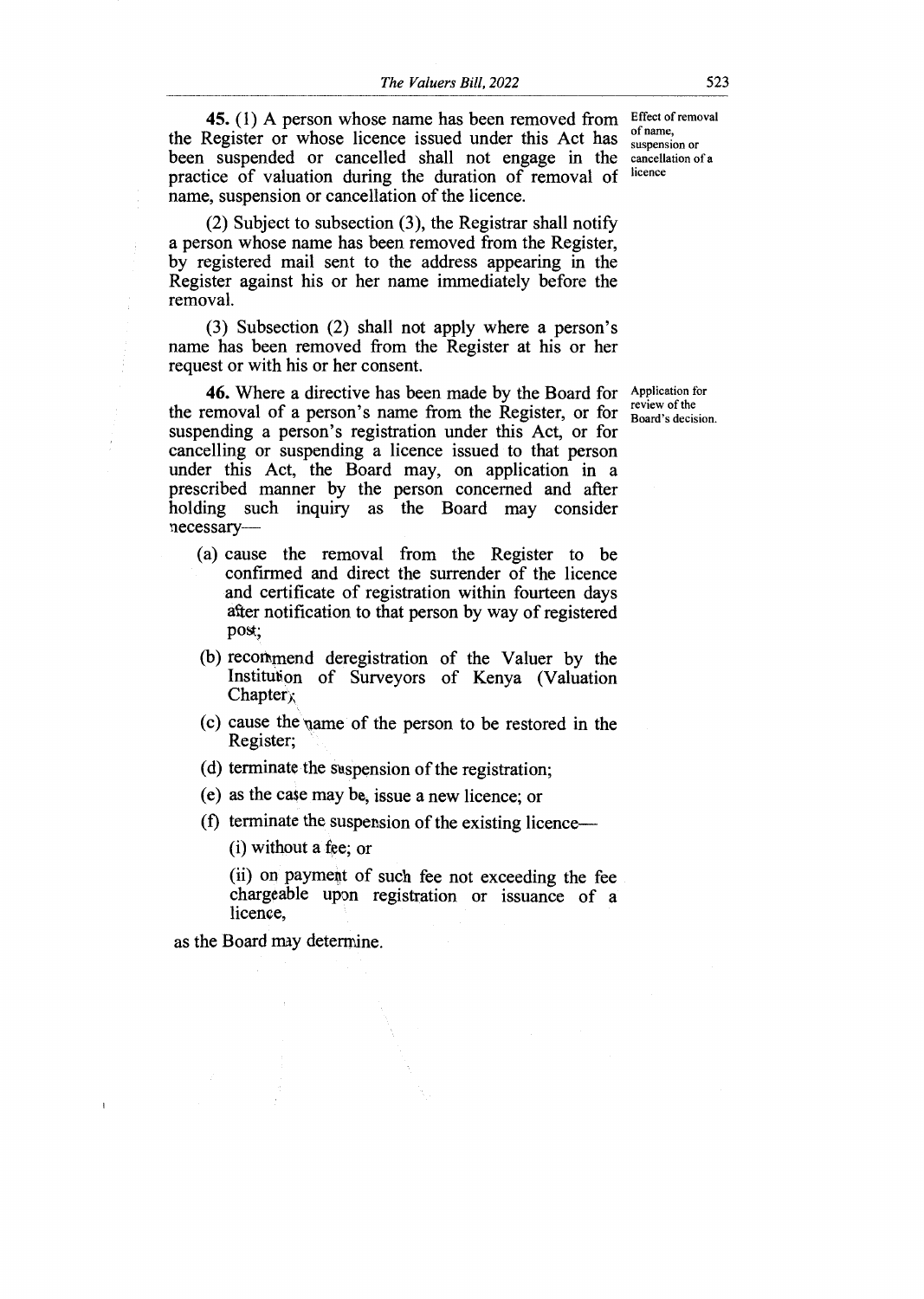**47.** The cancellation, revocation or withdrawal of a licence under this Act shall be published in the Kenya Gazette and a newspaper with a national circulation.

**48.** (1) Every valuer practising on his or her own behalf shall purchase a policy of insurance referred to as "a professional indemnity cover" which shall be used in the compensation of clients for loss or damage from claims in respect of any civil liability or breach of trust by the valuer or his or her employees.

(2) For the purpose of subsection (1), the minimum policy of insurance entered into or issued by an insurance company shall be—

- (a) in the case of a business carried on by an individual registered valuer, a sum of one million shillings;
- (b) in the case of a business carried on by two or more individuals, the sum specified in paragraph (a) multiplied by the number of registered valuers; and
- (c) in the case of a business carried on by a body corporate, the sum specified in paragraph (a) multiplied by the number of directors.

(3) The Registrar shall ensure compliance with subsection (2) before issuing a licence to a valuer to whom this section is applicable.

(4) Any person who contravenes the provisions of this, Penalty. section shall be guilty of an offence and shall be liable  $c_{\text{M}}$ conviction to a fine not exceeding one hundred thous $\epsilon_{1}$ nd shillings or to imprisonment for a term not exceeding, one year or both.

#### **PART VII — OFFENCES**

**49.** (1) No unqualified person shall act as a valuer.

(2) Any person who contravenes subsection (1) shall—

- (a) be incapable of maintaining any suit for any costs in respect of anything done by him or her in the course of so acting; and
- (b) be required to refund any fees received.

Publication upon cancellation, revocation or withdrawal of a licence.

Professional indemnity.

Unqualified person not to act as a valuer.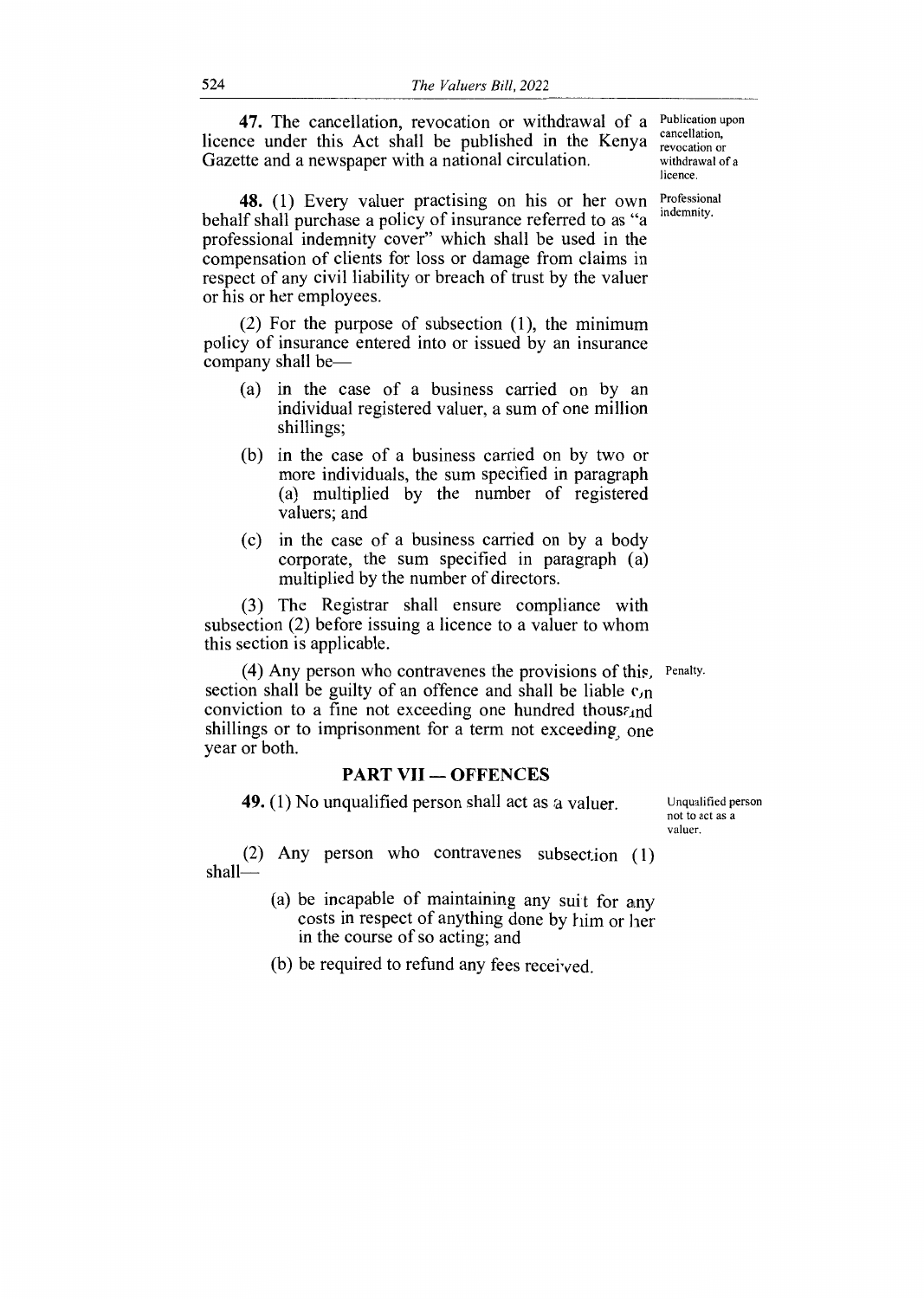(3) Any person who contravenes the provisions of this section shall be guilty of an offence and shall be liable on conviction to a fine not exceeding five million shillings or imprisonment for a term not exceeding five years or to both.

**50.** Any unqualified person who wilfully pretends to be, or takes or uses any name, title, addition or description implying that he or she is, qualified or recognized by law as qualified to act as a valuer shall be guilty of an offence and shall be liable on conviction to a fine not exceeding five million shillings or imprisonment for a term not exceeding five years or to both.

51. Any valuer who agrees to share his or her profits Sharing profits. in respect of valuation with any person not being a valuer shall be guilty of an offence:

Provided that this section shall not apply to the payment of any bonus to any of his or her employees being a bonus based or calculated on the valuer's total earnings or profits in respect of any period.

**52.** (1) A valuer shall not advertise his or her practice. Advertising.

(2) Notwithstanding the provisions of subsection (1), a valuer may notify the public of the following—

(a) a change of the business address;

(b) the opening of a new branch;

(c) a change of the partners; and

(d) the closure of business.

knowingly makes a false or misleading statement to any 53. Any person who obstructs or hinders, or Obstruction of member, officer, servant or agent of the Board who is carrying out duties under this Act, commits an offence.

#### **PART VIII—COMPLAINTS AND DISCIPLINE BY THE BOARD**

54. (1) A registered valuer shall be guilty of <sup>Professional</sup> professional misconduct if he or she —

(a) enters into a partnership with an unregistered person to carry on business as practising valuers;

officers of the Board.

Penalty for pretending to be a valuer.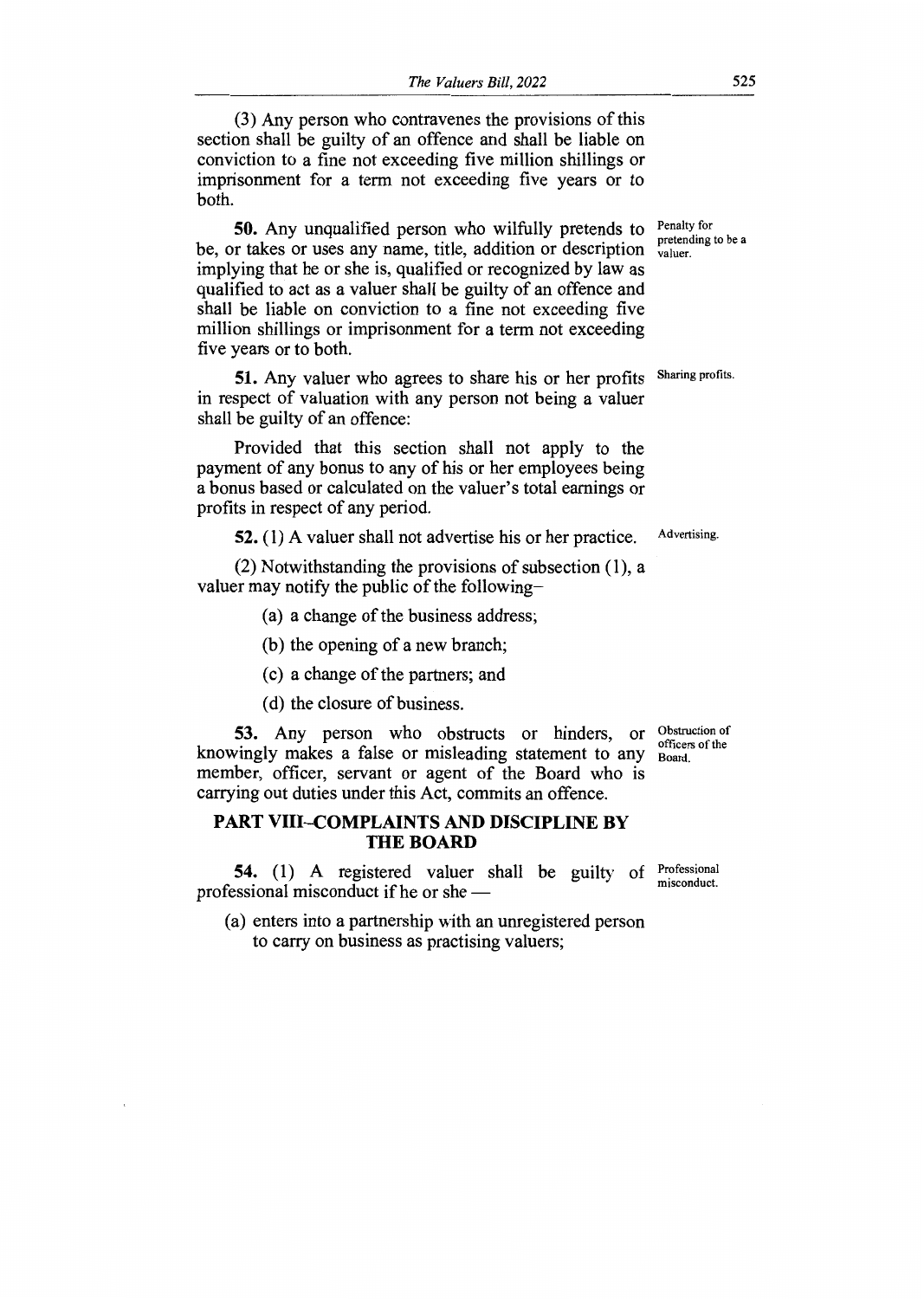- (b) accepts any professional valuation work which involves the giving or receiving of discounts or commissions;
- (c) solicits instructions in any manner whatsoever or knowingly proceeds with work which is entrusted to another valuer before communicating with that valuer;
- (d) undertakes any specialized valuation work for which he or she is in doubt as to the adequacy of his or her professional experience to undertake;
- (e) prepares or certifies any statement which is false, incorrect or misleading by reason of the misstatement, omission or suppression of a material fact or otherwise;
- (f) deviates from the schedule of fees prescribed by the Board by charging less than the charges laid down without notifying the Board of his or her intention to do so, and the reasons for and extent of such deviation and receiving the Board's sanctions thereto;
- (g) undertakes or accepts instructions for professional work on the basis that if successful results is not attained, a reduction of the fees laid down in the scales of charges will be made or that no fees will be charged;
- (h) practises without a valid licence;
- (i) commissions another registered valuer and pays less than the agreed fees;
- (j) advertises or publicly offers his or her services by means of circulars, displays or otherwise;
- (k) conducts himself or herself in a manner which the Board may deem incompetent, dishonourable or grossly negligent in connection with the work performed by him or her;
- (I) offers, expresses or communicates to the public any criticism or adverse comment on the professional services or conduct of another registered valuer;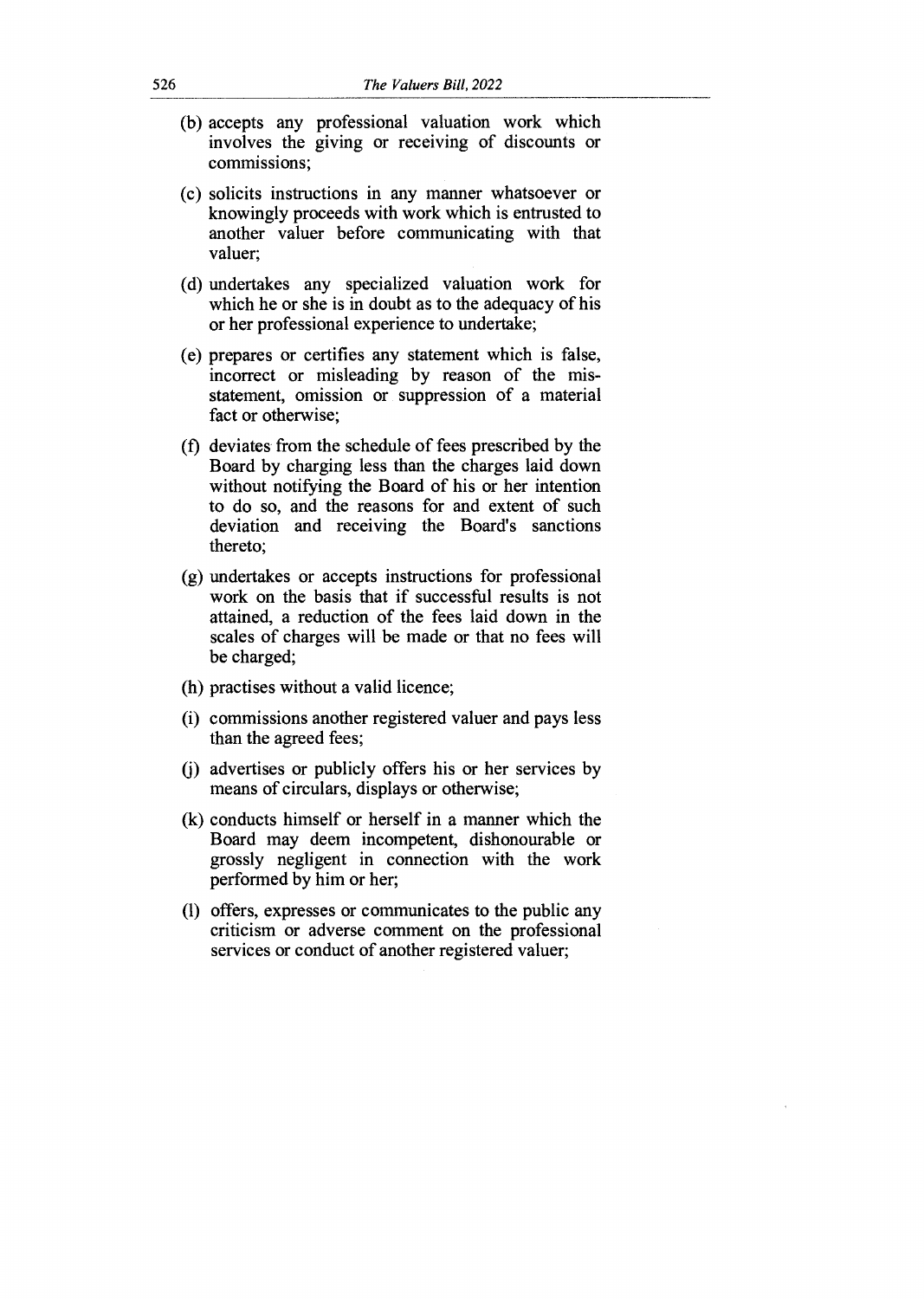- (m)being a registered valuer in employment accepts professional work on his or her own account which is in conflict with the interest of his or her employer;
- (n) prepares a valuation report or offers advice in a matter which he or she has an interest however remote; or
- (o) gives expert evidence in courts or before other judicial bodies if he or she has an interest, however remote, in the proceedings other than proper and reasonable fees payable for the services.

(2) A registered valuer will be held responsible for the acts of members of his or her staff so far as they relate to matters coming within the scope of his or her professional practice.

55. (1) An inquiry into the conduct of a registered valuer may be instituted by the Board upon the Board's initiative or upon a complaint addressed to the Board in writing made by or on behalf of any person alleging professional misconduct on the part of a registered valuer.

(2) In the case of a complaint made by a person, the complaint shall be in the prescribed form and shall include—

(a), a copy of the valuation instructions;

(b) a copy of a valuation reportwhere applicable;

- (c) proof of payment;
- (d) any other relevant document.

56. The Board may require the complainant to file Request for further further particulars of any of the matters complained of and may require the congdaint or. any part thereof to be verified by affidavit.

57. Upon receipt of a complaint against a valuer, the Notice to valuer. Board shall notify the valuer complained against, giving the grounds, of the, complaint under cover of registered letter sent to his or her last known address.

**58.** (1) The Board shadt cause a statement to be Statement of prepared setting out the allegation of professional professional misconduct to be investigated.

misconduct.

Initiation of an inquiry.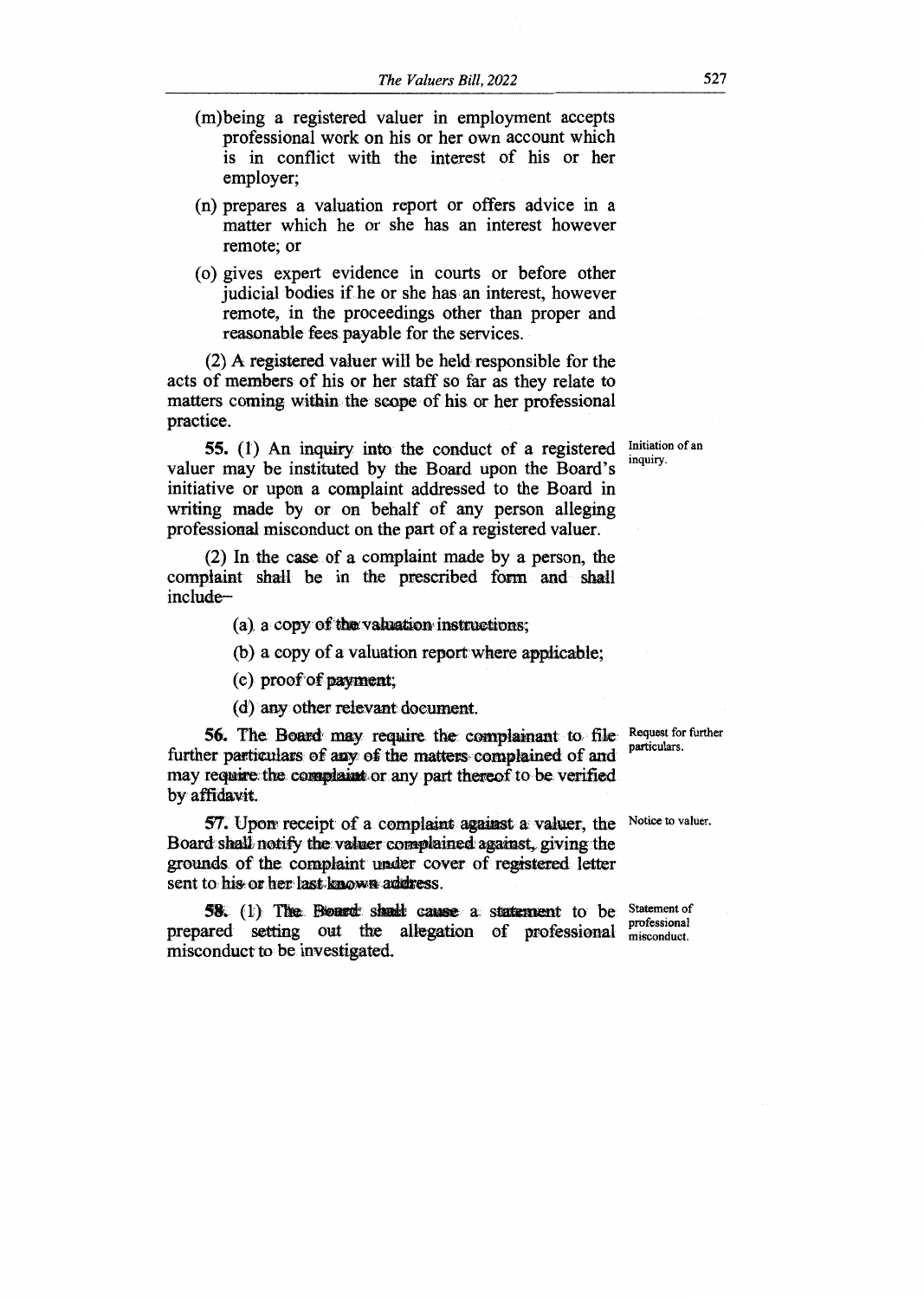(2) The registrar shall transmit to each member of the Board and to the valuer whose conduct is subject of investigation a copy of the statement prepared in pursuance of subsection (1).

**59.** (1) The registrar shall give notice of the date, time Notice of date, time and place fixed for the inquiry to the valuer whose conduct  $\frac{d}{d}$  inquiry. is the subject of inquiry not less than twenty one days to the date of inquiry.

(2) Where a valuer whose conduct is the subject of inquiry fails to appear either personally or by his or her advocate at the time and place fixed in the notice served to him or her, the inquiry may proceed notwithstanding his or her absence.

(3) The Board may of its own motion or upon a request by the valuer whose conduct is the subject of the inquiry adjourn the hearing upon such terms as it thinks fit.

**60.** (1) The chairperson of the Board shall take or Proceedings to be cause to be taken a note of all the proceedings before the Board or may direct that a record of any proceedings before it shall be taken down in shorthand.

(2) Any party to an inquiry before the Board shall be entitled to inspect the record and any party entitled to be heard in any appeal under the Act shall be entitled to be supplied with a copy of the proceedings upon payment of the copying charges presented by the Board.

**61.** Where the Board is satisfied that any person registered or licensed under this Act has been—

- (a) convicted of an offence under this Act or under any other law punishable by imprisonment, the commission of which, in the opinion of the Board, has dishonoured him or her in the public estimation;
- (b) guilty of negligence or malpractice in respect of his or her profession; or
- (c) guilty of impropriety or misconduct in respect of his or her profession,

the Board may

(a) issue a written warning or reprimand;

and place of

recorded.

Outcome of inquiry.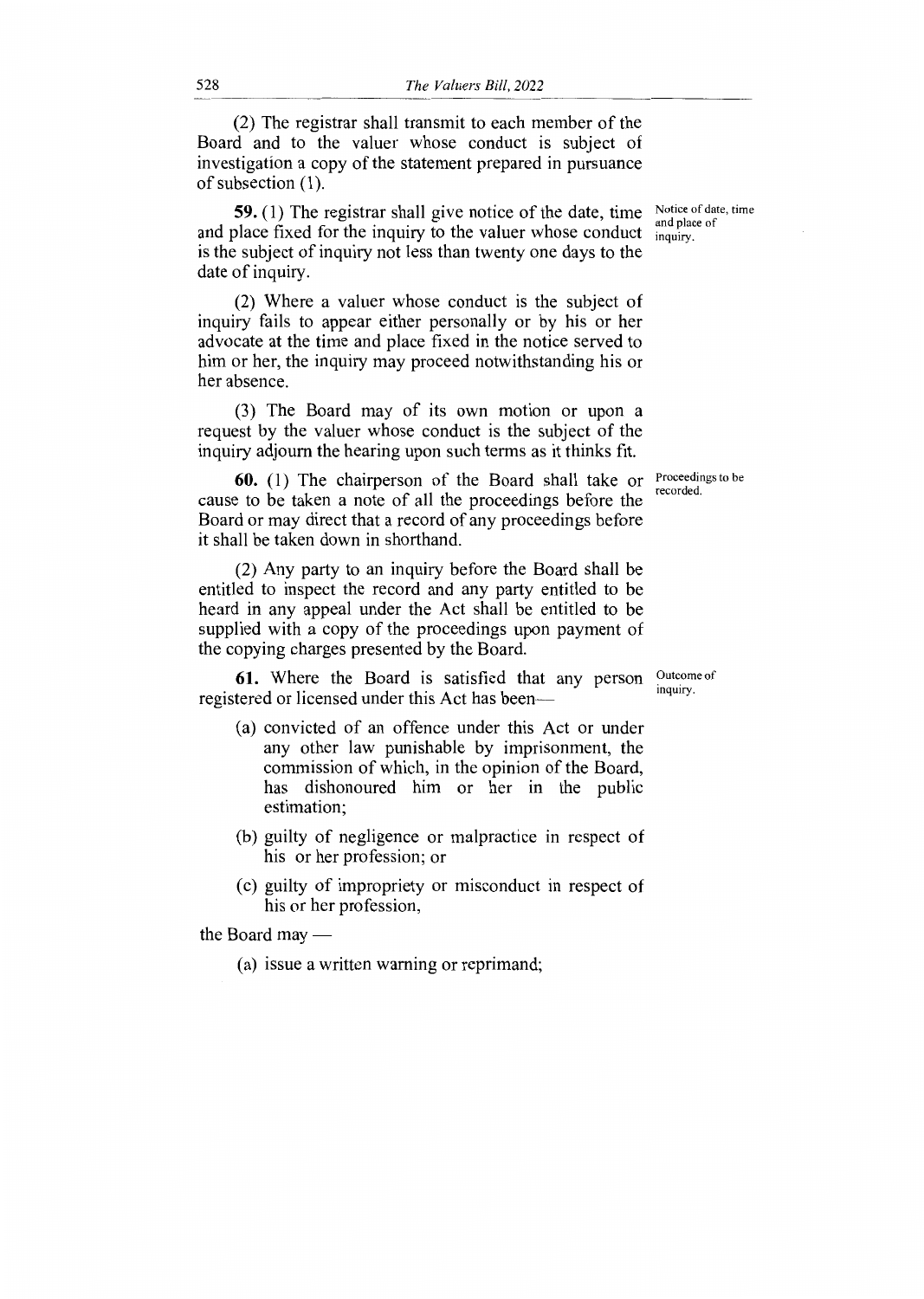- (b) direct the removal of such person's name from the Register;
- (c) cancel such person's licence;
- (d) suspend such person's licence or registration for a period not exceeding two years;
- (e) impose a fine, for a natural person, not exceeding two hundred and fifty thousand shillings and, for a legal person, a fine not exceeding three million shillings; or
- (f) a combination of any of the above as the Board deems fit.

**62.** (1) For the purposes of proceedings at any inquiry held under this section, the Board may administer oaths, enforce attendance of persons as witnesses and production persons. of books and documents as evidence.

(2) A person who fails when summoned by the Board to attend as witness or to produce any books or documents which he or she is required to produce, commits an offence.

**63.** A person aggrieved by a decision of the Board Appeals. under this Act may, within thirty days from the date of the Board's decision, appeal to the High Court.

### **PART IX—FINANCIAL PROVISIONS**

**64.** The Funds of the Board shall consist of— Funds of the Board.

- (a) such moneys as may be appropriated by the National Assembly for the purposes of the Board;
- (b) gifts, grants, donations or endowments as may be given to the Board;
- (c) monies that may accrue to or vest in the Board in the course of the exercise of its functions under this Act;
- (d) fees for services rendered by the Board; and
- (e) monies from any other lawful source provided for the Board.

**65.** The financial year of the Board shall be the period Financial year. of twelve months ending on the thirtieth of June in each year.

Board to administer oaths and enforce attendance of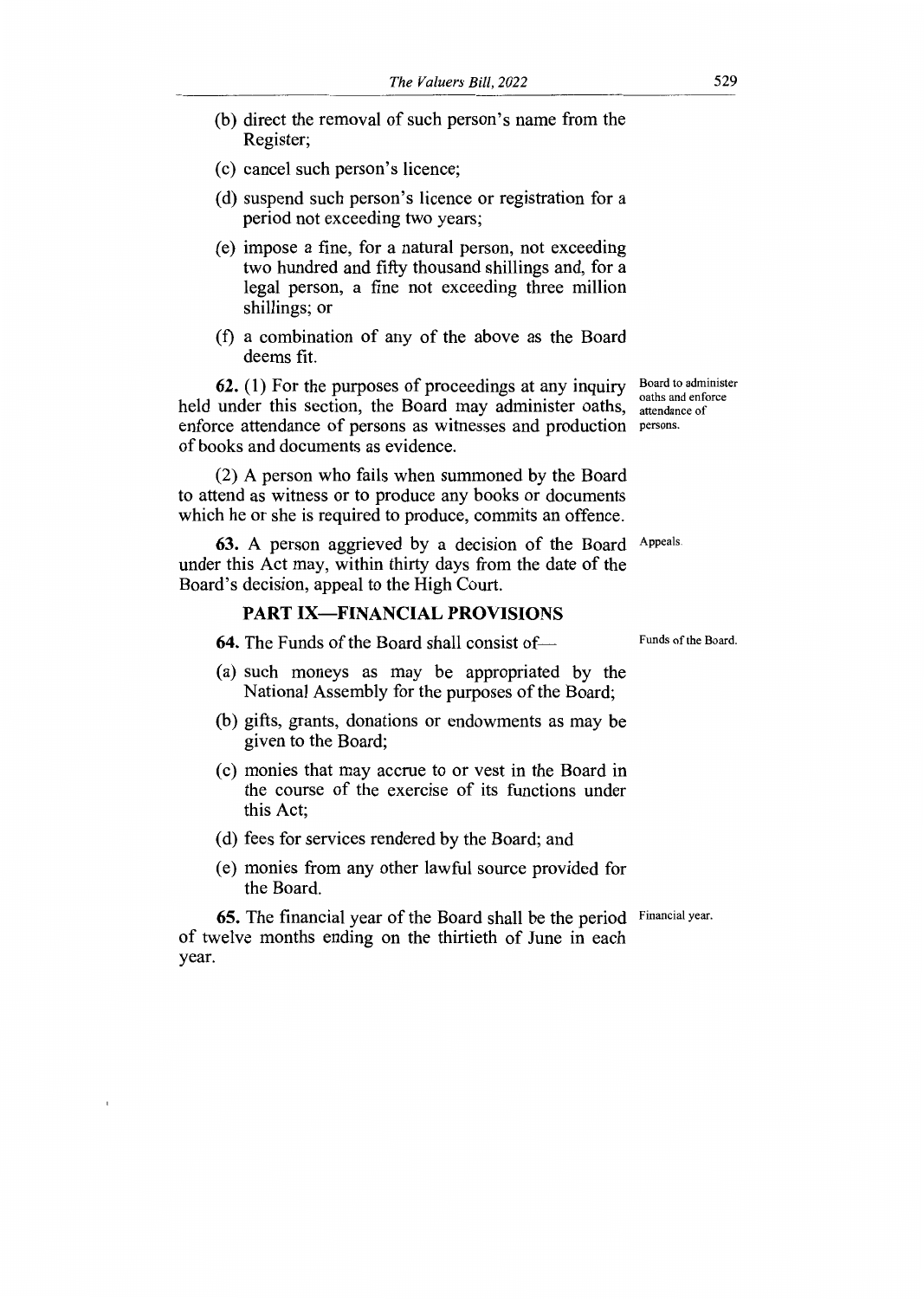66. At least three months before the commencement of Annual estimates. each financial year, the Board shall cause to be prepared estimates of revenue and expenditure of the Board for that year.

67. (1) The Board shall cause to be kept proper books and records of accounts of the income, expenditure, assets and liabilities of the Board.

(2) Within the period of three months after the end of each financial year, the Board shall submit to the Auditor-General, the accounts of the Board in respect of that year together with—

- (a) a statement of income and expenditure during the year; and
- (b) a balance sheet of the Board on the last day of that year.

(3) The accounts of the Board shall be audited and reported upon in accordance with the provisions of the Public Audit Act.

### **PART X—MISCELLANEOUS PROVISIONS**

**68.** (1) The right of access to information guaranteed under Article 35 of the Constitution is hereby limited under Article 24 of the Constitution to the nature and extent specified in subsection (2).

(2) The Board may decline to give information to an applicant where in its opinion the divulging of the information would compromise the integrity of the Board.

**69.** A valuer shall keep a record of his or her Safekeeping of valuation assignments for a minimum period of six years.

**70.** (1)Notwithstanding any other provision of this Act, where any person ceases to carry on business as a practising valuer by reason of his or her—

(a) death;

(b) insolvency; or

(c) being adjudicated as being of unsound mind,

the practice may be carried on for purposes of winding up or being disposed of by a licensed valuer appointed under section 40.

No. 34 of 2015.

Limitation of the right to access information.

records.

Carrying on practice for purposes of winding up.

Accounts and Audit.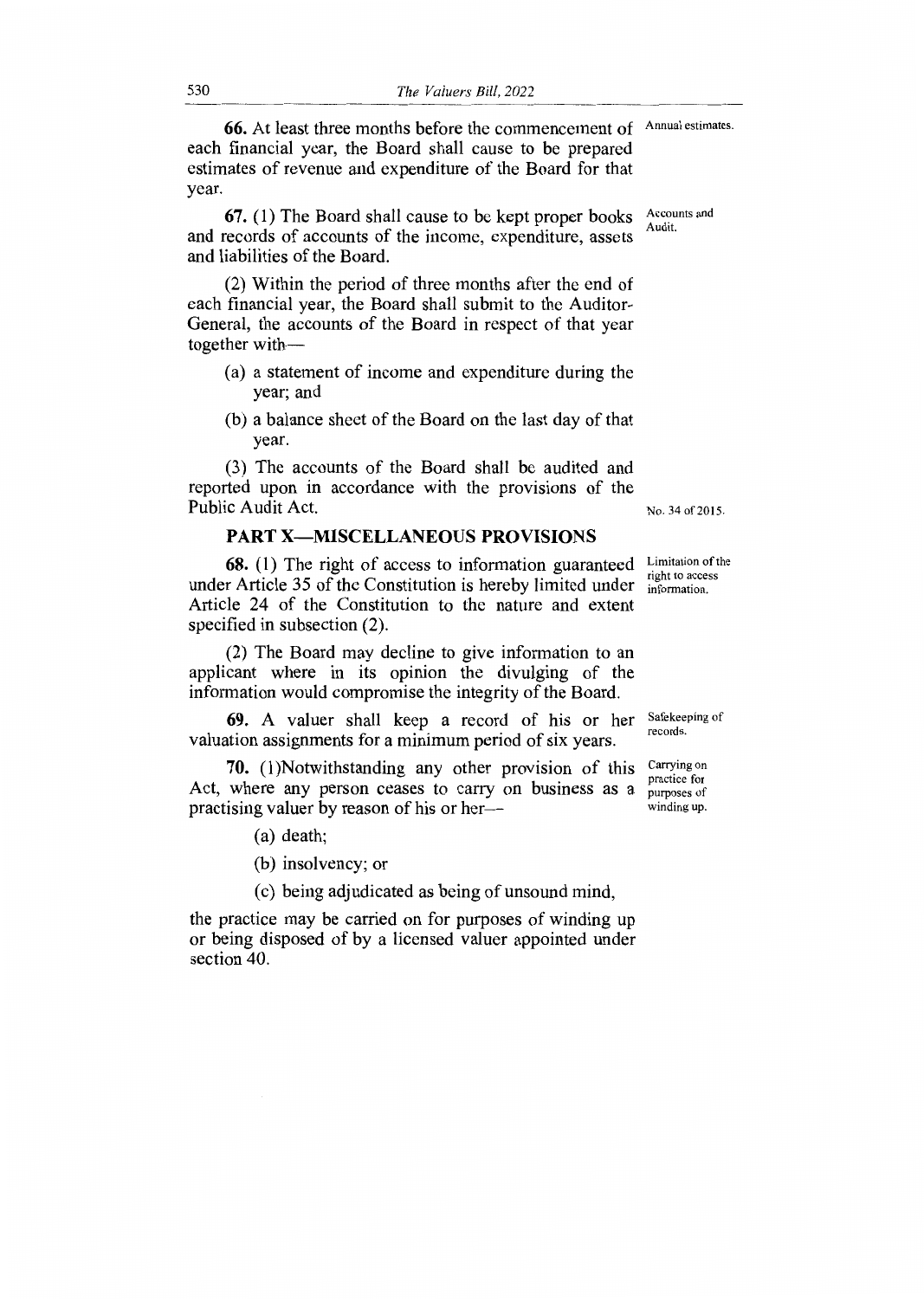(2) In the absence of such nomination, the Chairperson of the Valuation Chapter of the Institution of Surveyors of Kenya shall through the Council appoint a licensed valuer to deal with the property of such entity for a period not exceeding twenty four months from the date of death or commencement of the disability.

71. Any person who is guilty of an offence under this General penalty. Act for which no penalty is provided shall be liable to a fine not exceeding five hundred thousand shillings or imprisonment for a term not exceeding one year or to both.

### **PART XI—PROVISIONS ON DELEGATED POWERS**

**72.** (1) The Cabinet Secretary may in consultation Regulations. with the Board, make regulations for the better carrying into effect the functions of the Act.

(2) The Regulations made under subsection (1) shall include regulations on—

(a) the forms to be used under this Act; and

(b) the charges which may be made for services rendered by valuers.

(3) For the purpose of Article 94(6) of the Constitution—

- (a) the purpose and objective of the delegation under this section is to enable the Cabinet Secretary to make rules to provide for the better carrying into effect the provisions of this Act;
- (b) the authority of the Cabinet Secretary to make regulations under this Act will be limited to bringing into effect the provisions of this Act and fulfilment of the objectives specified under this section;
- (c) the principles and standards applicable to the rules  $Cap.2$ . made under this section are those set out in the Interpretation and General Provisions Act and the No. 23 of 2013. Statutory Instruments Act, 2013.

#### **PART XII—REVOCATION AND SAVING**

**73.** The Valuers Act is hereby repealed. Repeal of Cap.

532.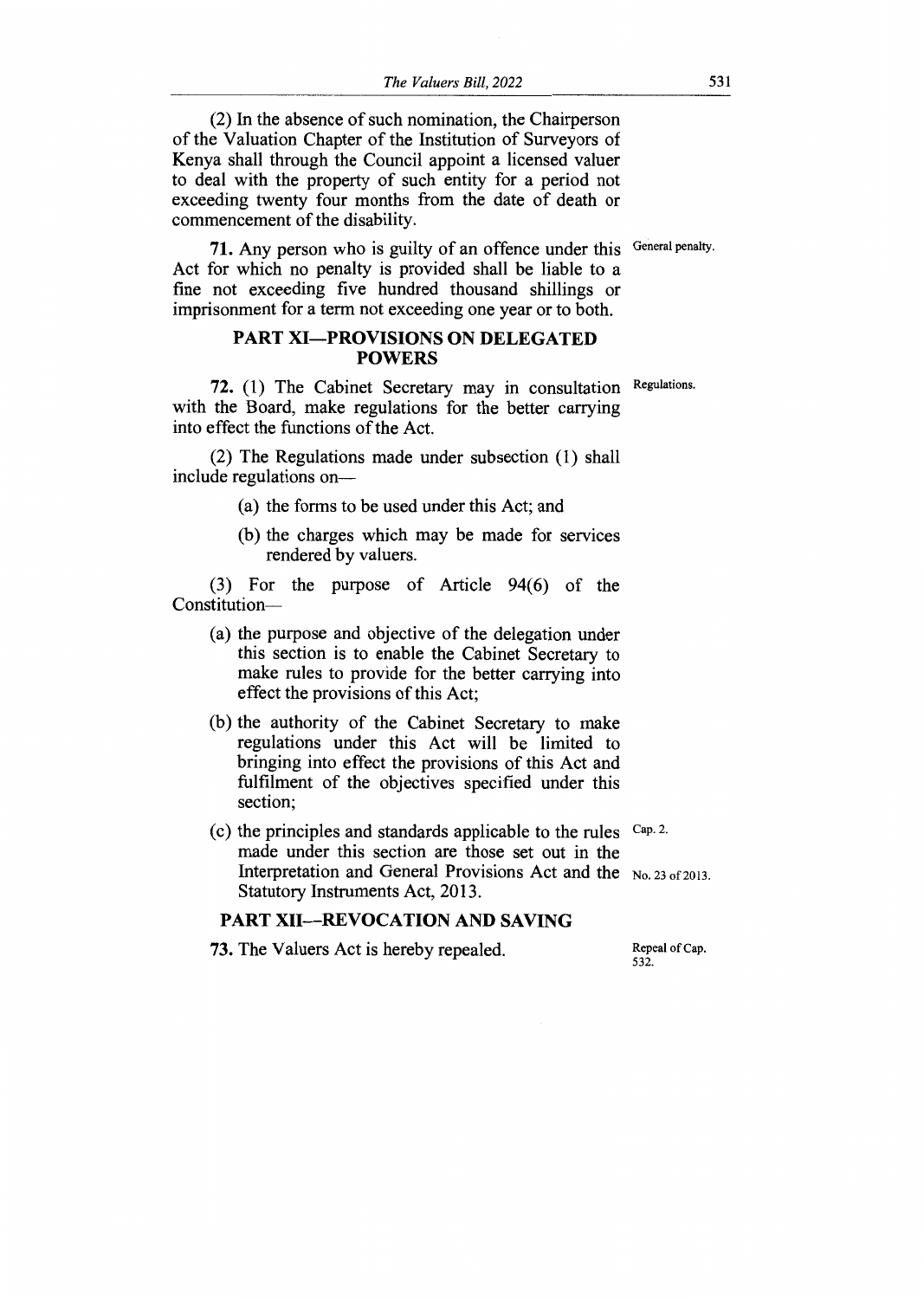**74.** Within a period of twelve months from the Unregistered commencement of this Act, any partnership or body corporate that carries on the business of valuation shall ensure that each partner or director is registered as a valuer and has a valid licence.

75. Upon the commencement of this Act, any member of the former Board shall be deemed to be a member of the reconstituted Board for the unexpired period of his or her term of service.

76. All rights, obligations and contracts which, immediately before coming into operation of this Act, were vested in or imposed on the former Board shall by virtue of this section, be deemed to be the rights, obligations and contracts of the Board.

77. (1) Every person who, immediately before the Transfer of Staff. commencement of this Act, was an officer or member of staff of the former Board, not being then under notice of dismissal or resignation shall be an officer or member of staff of the Board.

(2) The Registrar of the former Board shall be the Registrar of the Board and shall serve for his or her unexpired term.

persons not to practice as valuers.

Members of the former Board.

Rights and Obligations.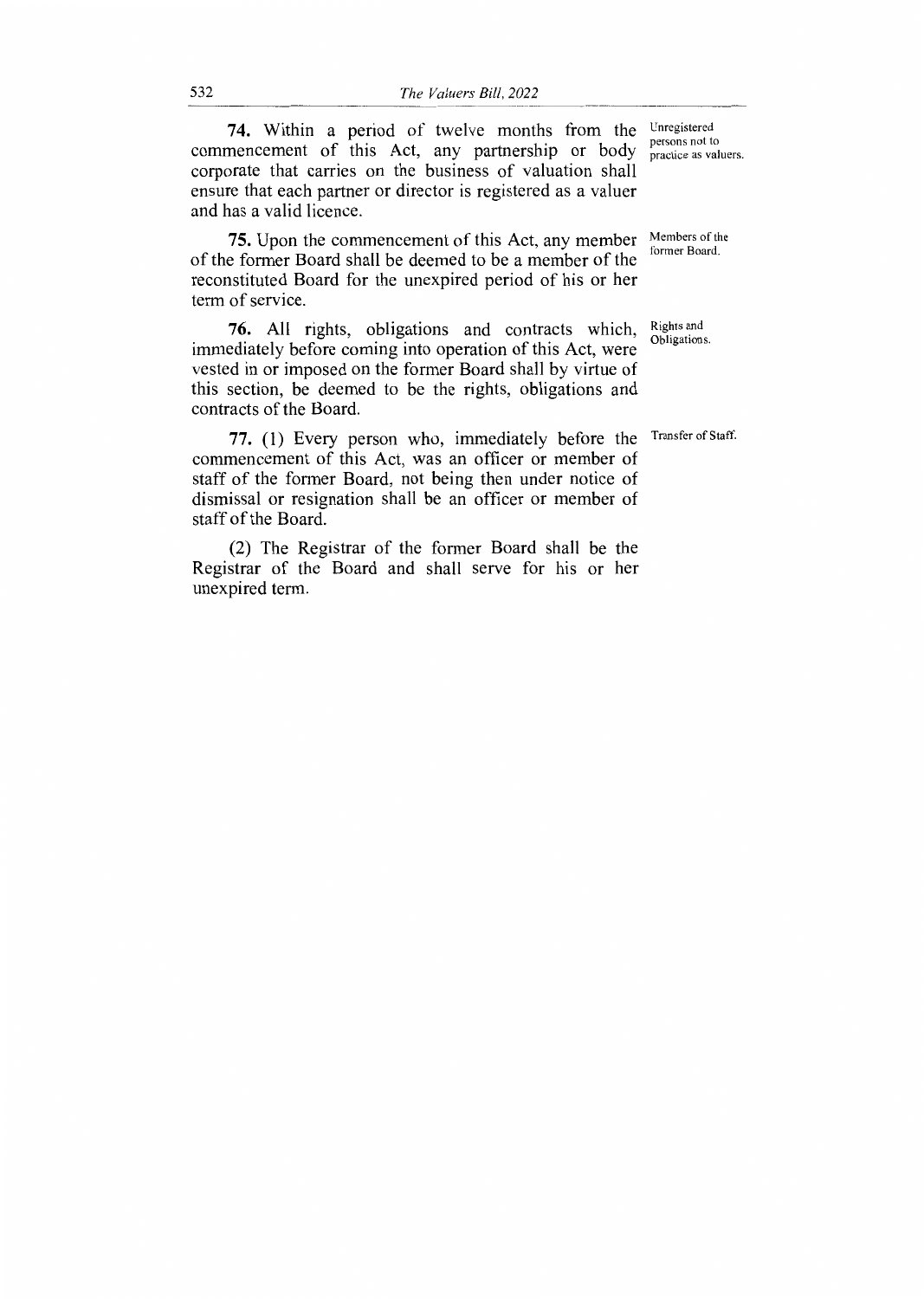#### **SCHEDULE** *(s.* **15)**

### **CONDUCT OF BUSINESS AND AFFAIRS OF THE BOARD**

1. (1) The Board shall meet not less than four times in Meetings. every financial year and not more than two months shall elapse between the date of one meeting and the date of the next meeting.

(2) A meeting of the Board shall be held on such date and at such time as the Chairperson shall appoint.

(3) Unless the majority of the membership of the Board otherwise agree, at least fourteen days' notice of every meeting shall be given to every member.

(4) The Chairperson shall on the written application of at least one-third of the members, convene a special meeting of the Board.

(5) The quorum for the conduct of the business of the Board shall be one half of all the members.

(6) The Chairperson shall, when present, preside at every meeting of the Board but the members present shall elect one member to preside whenever the Chairperson is absent, and the person so elected shall have all the powers of the Chairperson with respect to that meeting and the business transacted thereat.

(7) Unless an unanimous decision is reached, a decision on any matter before the Board shall be by a majority of the votes of the members present and voting, and in case of an equality of votes, the Chairperson or the person presiding shall have a casting vote.

(8) Subject to subparagraph (5), no proceedings of the Board shall be invalid by reason only of a vacancy among the members thereof.

**2.** (1) A member who has an interest in any contract, or other matter present at a meeting shall at the meeting and as soon as reasonably practicable after the commencement, disclose the fact thereof and shall not take part in the consideration or discussion of, or vote on, any questions with respect to the contract or other matter, or be counted in the quorum of the meeting during consideration of the matter.

Disclosure of interest by Board members.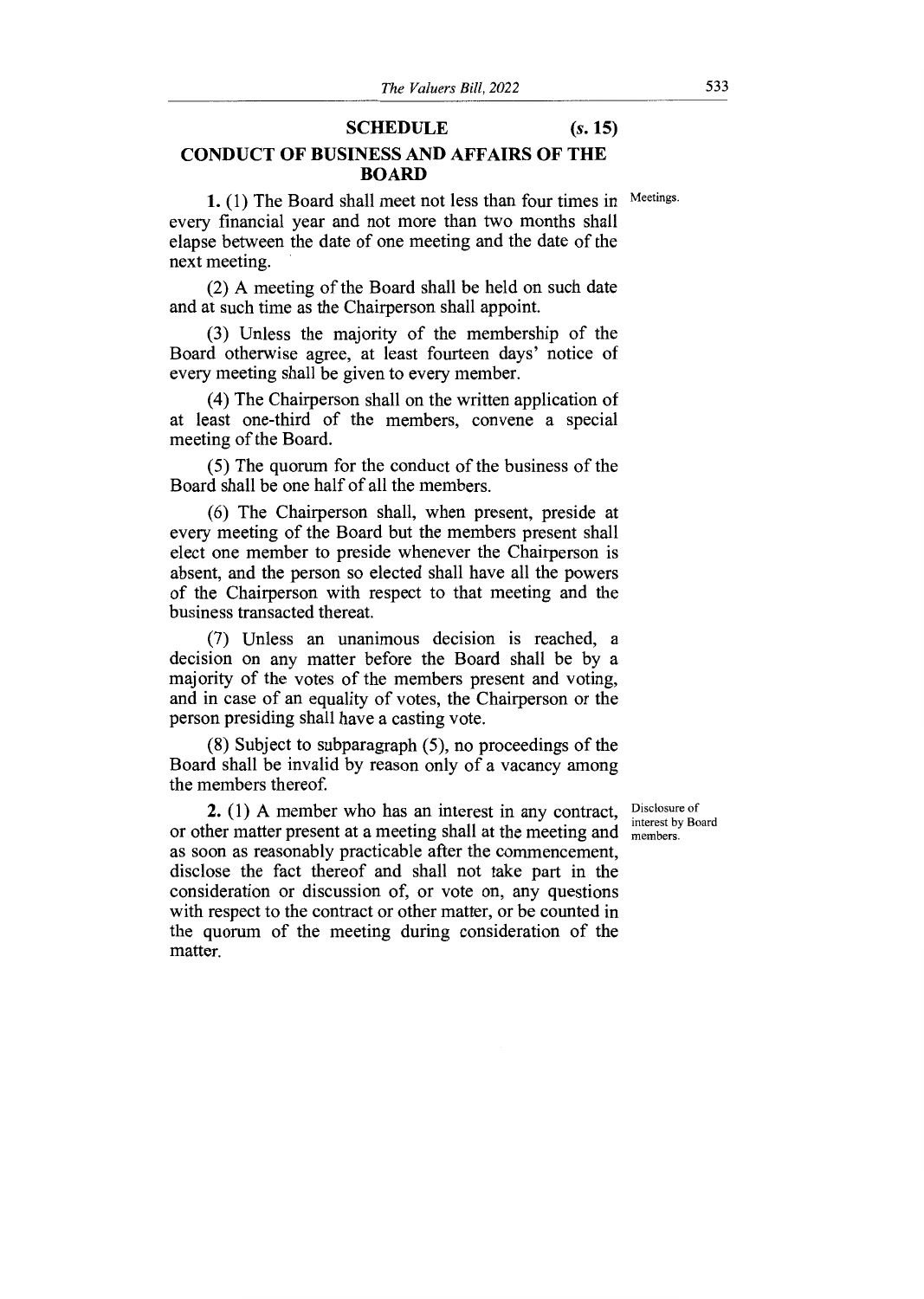(2) A disclosure of interest made under subparagraph (1) shall be recorded in the minutes of the meeting at which it is made.

(3) A member of the Board who contravenes subparagraph (1) commits an offence and is liable on conviction to imprisonment for a term not exceeding six months, or to a fine not exceeding one hundred thousand shillings, or both.

> Execution of instruments.

3. Any contract or instrument which, if entered into or executed by a person not being a body corporate, would not require to be under seal, may be entered into or executed on behalf of the Board by any person generally or specially authorized by the Board.

4. The Board shall cause minutes of all resolutions and proceedings of meetings of the Board to be entered in books kept for that purpose.

Minutes.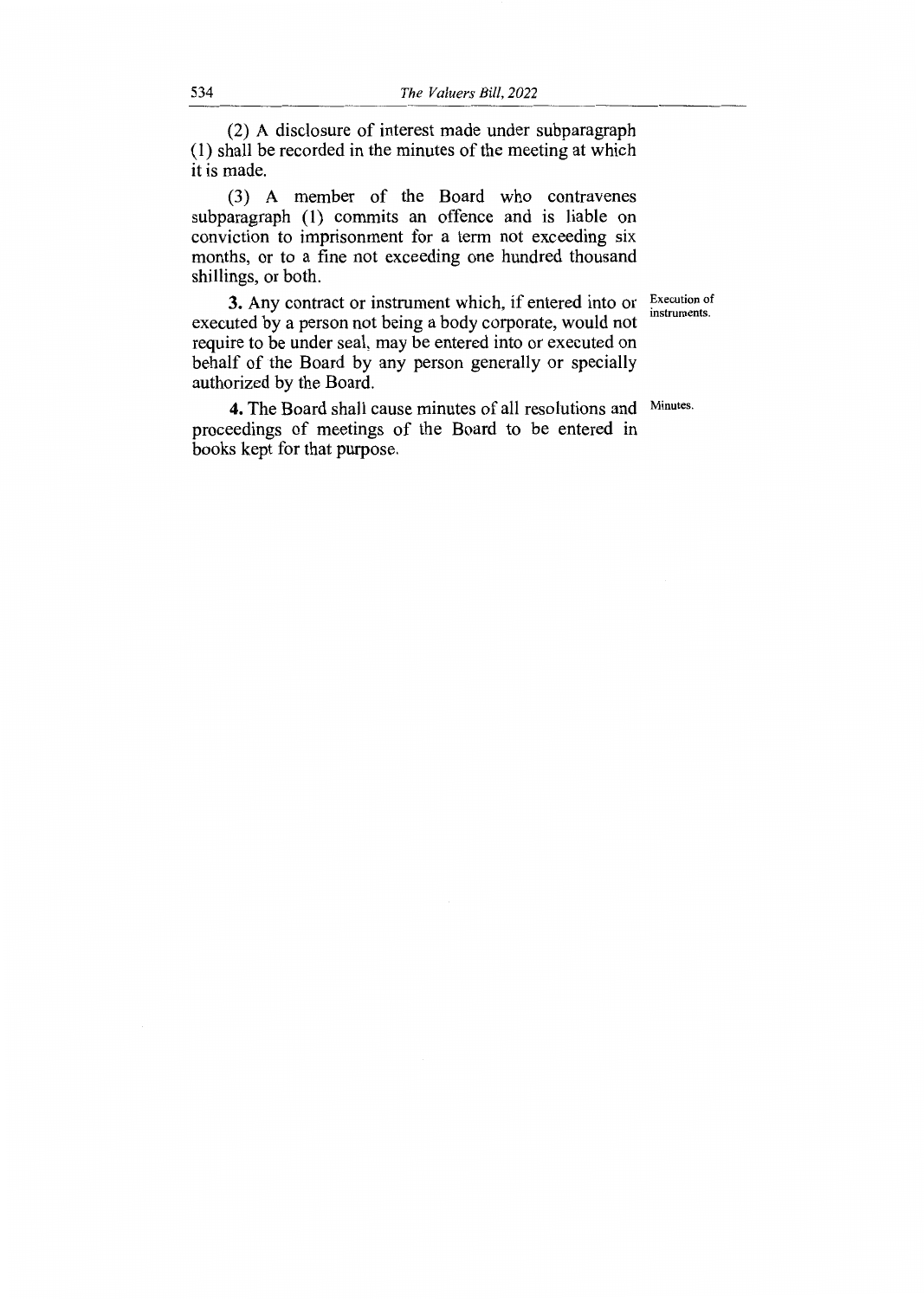#### **MEMORANDUM OF OBJECTS AND REASONS**

The principal object of this Bill is to regulate the practice of valuation in Kenya. It is worth noting that the Valuers Act, Cap. 532 was enacted in the year one thousand nine hundred and eighty four (1984) and the practice of valuation has greatly changed since that time. There is thus need to enact a new law which will be in line with the Constitution and current practices in valuation.

**PART I (Clauses 1-4)** of the Bill provides for preliminary provisions of the Bill including the short title and the interpretation clause.

**PART II (Clauses 5-6)** of the Bill entrenches the office of the Chief Government Valuer in law.

**PART III (Clauses 7-26)** of the Bill deals with the establishment, functions and powers of the Board. Clause 7 specifically establishes the Valuers Board of Kenya. The functions and powers of the Board are outlined under clauses 9 and 13 respectively.

**PART IV (Clauses 27-34)** of the Bill deals with the requirements and process for registration as a valuer.

**PART V (Clauses 35-38)** of the Bill deals with the register of valuers.

**Part VI (Clauses 39-48)** of the Bill deals with the licensing and practice of valuers.

**Part VII (Clauses 49 -53)** of the Bill deals with offences.

**Part VIII (Clauses**  $54 - 63$ **)** of the Bill deals with complaints and discipline by the Board.

**PART IX (Clauses 64-67)** of the Bill deals with the financial provisions. The sources of funds for the Board are outlined in clause 64. The Board is required to comply with prudent financial management systems including the provisions of the Public Audit Act, No. 34 of 2015.

**PART X (Clauses 68-71)** of the Bill contains miscellaneous provisions.

**PART XI (Clause 72)** of the Bill outlines the guiding principles for the Cabinet Secretary when formulating regulations.

**PART XII (Clauses 73-77)** of the Bill contains revocation and saving provisions.

**Statement on the delegation of legislative powers and limitation of fundamental rights and freedoms** 

The Bill delegates legislative powers to the Cabinet Secretary. It does not limit fundamental rights and freedoms.

 $\epsilon$  1